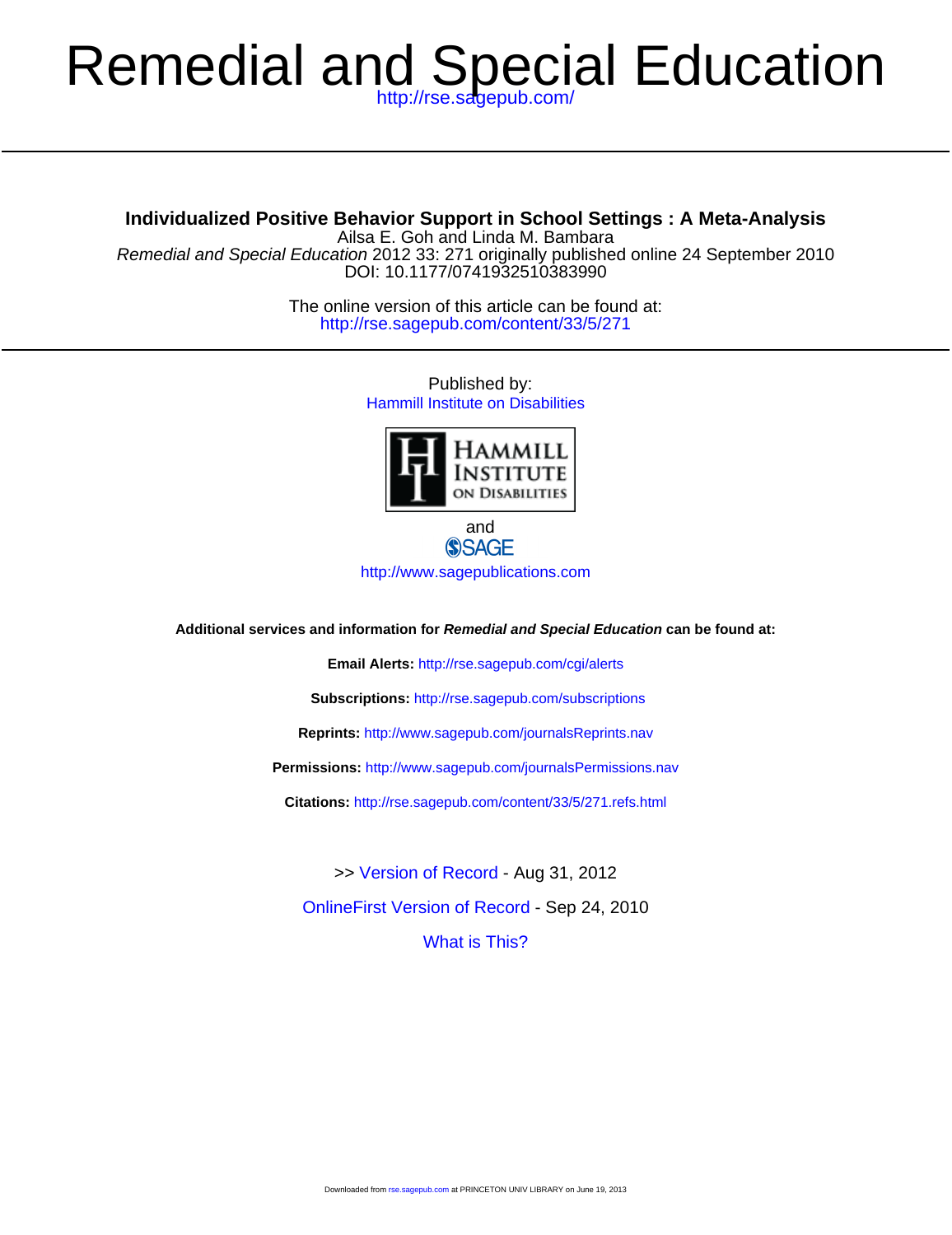## **Individualized Positive Behavior Support in School Settings: A Meta-Analysis**

H HAMMILL INSTITUTE ON DISABILITIES

Remedial and Special Education 33(5) 271–286 © 2012 Hammill Institute on Disabilities Reprints and permission: http://www. sagepub.com/journalsPermissions.nav DOI: 10.1177/0741932510383990 http://rase.sagepub.com



## **Ailsa E. Goh1 and Linda M. Bambara2**

#### **Abstract**

This meta-analysis examined school-based intervention research based on functional behavioral assessment (FBA) to determine the effectiveness of key individualized positive behavior support (IPBS) practices in school settings. In all, 83 studies representing 145 participants were included in the meta-analysis. Intervention, maintenance, and generalization effects were measured by computing the percentage of nonoverlapping data points (PND). Overall, FBA-based interventions were found to be equally effective across diverse student populations and educational settings, including inclusive classrooms. In terms of key IPBS practices, results indicated that team decision making during intervention planning led to significantly larger PNDs. Descriptive analysis revealed that there has been an increase in the use of IPBS practices in school-based FBA-based intervention research; however, some deficiencies were noted. Implications and recommendations for future research are discussed.

#### **Keywords**

positive behavior supports, school, meta-analysis

Students who engage in problem behaviors, such as disruption, noncompliance, and aggression, continue to challenge school systems (Demaray, Malecki, & DeLong, 2006). Traditionally, punishment or exclusion-based interventions (e.g., detentions, loss of privileges) have been the most common approach to discipline (Morrison, Redding, Fisher, & Peterson, 2006). Research indicates that such reactive consequences alone may show some immediate reduction in problem behavior, but the effect is usually short lived (Zhang, Katsiyannis, & Herbst, 2004). Instead, researchers now recommend the use of proactive or preventive interventions as a means for reducing problem behaviors in schools (Sprague & Horner, 2006).

Gaining popular recognition and increased research support (Safran & Oswald, 2003), positive behavior support (PBS) is an alternative to traditional disciplinary practices. Built on the foundation of applied behavior analysis, person-centered planning, and inclusion, PBS employs educational and systems change methods to minimize problem behavior and improve an individual's overall quality of life (Carr et al., 2002). When applied in schools, PBS can be directed at three levels of intervention (Horner, Sugai, Todd, & Lewis-Palmer, 2005): (a) primary prevention, universal strategies applied to all students across all settings; (b) secondary prevention,

targeted strategies applied to groups of students at risk for developing chronic behavior problems; and (c) tertiary prevention, assessment-based and comprehensive supports used to address the individual needs of students with pervasive behavioral challenges.

Tertiary prevention, or individualized PBS (IPBS), enjoys the longest history of empirical support because of the extended evaluation of behavioral interventions with individuals with developmental disabilities in both school and nonschool settings (Carr et al., 1999). For students with disabilities, the Individuals with Disabilities Education Act of 1997 (IDEA, 1997) and its reauthorization in 2004 encourage the use of IPBS practices in schools. Specifically, IDEA requires school professionals to use functional behavior assessment (FBA) when students are at risk for a change of placement because of problem behaviors and to consider

1 Texas A&M University–Commerce, Commerce, TX, USA <sup>2</sup>Lehigh University, Bethlehem, PA, USA

#### **Corresponding Author:**

Ailsa E. Goh, Texas A&M University–Commerce, PO Box 3011, Commerce, TX 75429 Email: ailsa\_goh@tamu-commerce.edu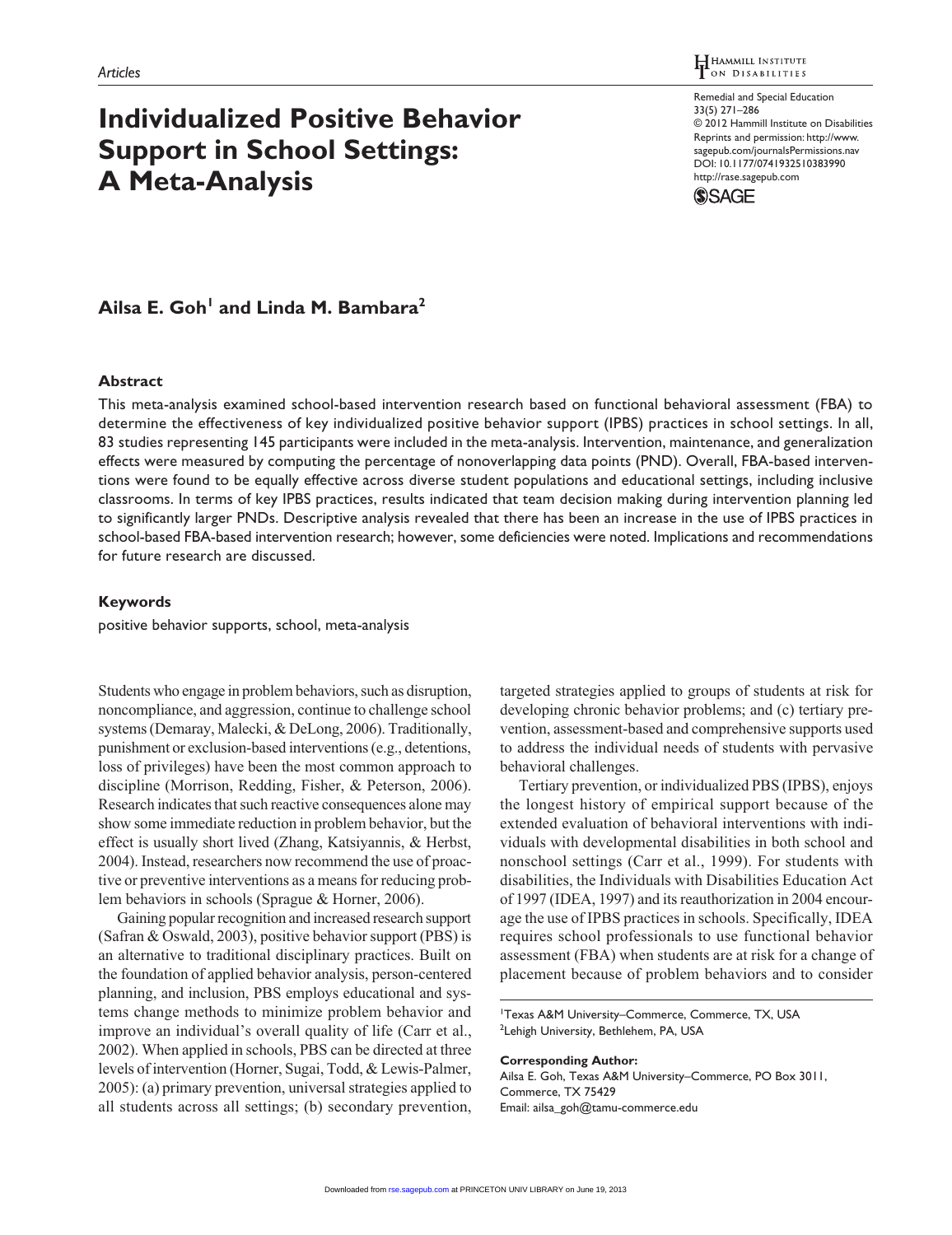the use of positive behavioral approaches whenever an individualized behavior support plan is needed.

Although there is not one universally accepted definition of IPBS, many would agree on these common features that distinguish IPBS from other behavioral approaches (Bambara, 2005; Carr et al., 2002): (a) IPBS is FBA based, interventions are logically linked to assessment information to address the environmental determinants and the function of the problem behavior, identified through multiple sources of information; (b) IPBS is proactive, emphasis is on preventing problem behavior through environmental modifications and teaching alternatives to problem behavior through skills training; (c) IPBS is comprehensive and emphasizes the use of multicomponent behavior intervention plans that modify antecedents and setting events to problem behavior, teach alternative skills, respond to problem behaviors when they occur, and facilitate lifestyle improvements for the student; (d) IPBS advocates that interventions be designed such that typical agents (e.g., teachers, paraeducators, parents) can implement them reliably in the individual's typical setting and that the interventions fit well in the individual's environment; (e) IPBS is team based, which advocates that stakeholders (e.g., parents, teachers, related service personnel) be involved collaboratively, not only during the planning and implementation of the intervention but also in decision making and ownership of the whole IPBS process; (f) IPBS promotes the design of interventions that increase positive outcomes for the individual that maintain across time and generalize across all relevant environments; and (g) IPBS emphasizes social validation, including the acceptability and perceived viability of an intervention by key consumers.

With regard to the efficacy of IPBS interventions, several quantitative syntheses of the single-case research literature, using one or a combination of single-case effect size measures, such as percentage of nonoverlapping data (PND; Scruggs, Mastropieri, & Casto, 1987), percentage of zero data (Scotti, Evans, Meyer, & Walker, 1991), standard mean difference (SMD; Busk & Serlin, 1992), Allison mean plus trend (Allison & Gorman, 1993), and percentage reduction in problem behavior (e.g., Carr et al., 1999), have evaluated the effectiveness of FBA-based interventions for reducing problem behaviors exhibited by individuals with disabilities (e.g., Campbell, 2003; Carr et al., 1999; Didden, Korzilius, van Oorsouw, & Sturmey, 2006; Harvey, Boer, Meyer, & Evans, 2009; Horner, Carr, Strain, Todd, & Reed, 2002; Marquis et al., 2000). Several syntheses (i.e., Campbell, 2003; Carr et al., 1999; Didden et al., 2006; Harvey et al., 2009; Horner et al., 2002) found FBA-based interventions to be more effective than non-FBA-based interventions on producing positive outcomes (i.e., reduction of problem behavior). In addition, a number of variables of potential intervention significance also have been identified, including the use of typical intervention agents, implementing interventions in typical setting, utilizing multicomponent interventions, teaching replacement skills, and conducting experimental FBAs.

The findings of these research syntheses yield important information on intervention effectiveness; however, in terms of their generalized applicability to the use of IPBS interventions in school settings, they are limited in several ways. First, although Harvey et al. (2009) and Horner et al. (2002) focused primarily on school-aged participants and other research syntheses (Campbell, 2003; Carr et al., 1999; Didden et al., 2006) included this population as part of their overall sample, none of these research syntheses focused exclusively on this group in typical school settings. Thus, the conclusions are not specific to interventions conducted in school settings, nor can they be generalized to school settings.

Second, the research syntheses are further limited by their focus on select target populations. The research syntheses either focused only on developmental disabilities (Carr et al., 1999; Harvey et al., 2009; Marquis et al., 2000) or targeted specific developmental disability classifications, such as autism (Campbell, 2003; Horner et al., 2002) and mental retardation (Didden et al., 2006), and did not analyze IPBS across a range of disabilities. Thus, the effectiveness of IPBS with the full range of students typically present in schools has yet to be explored.

Third, with the exception of Didden et al. (2006) and Harvey et al. (2009), whose meta-analyses focused exclusively on individuals with mild mental retardation and developmental disabilities respectively, none of the research syntheses included research studies published after 2000. Meanwhile, the reauthorization of IDEA in 2004 continued to emphasize the use of FBA and IPBS practices for students with challenging behaviors. Furthermore, as research and practices in FBA and IPBS have continued to evolve in recent years, more research studies in these areas have been published.

Finally, the research syntheses are limited in one other important way. Although all of them investigated particular participant and intervention characteristics on overall effectiveness of behavioral interventions (both FBA based and non–FBA based) to reduce problem behavior, none exclusively evaluated the impact of intervention features characteristic of IPBS (e.g., teaming, social validity). This lack of focus on IPBS features may be explained by the relative recent emphasis on the use of IPBS interventions in school settings. Such an analysis is important if we are to understand the extent to which IPBS interventions are being applied, with which population of students, and whether or not certain IPBS features affect effectiveness.

To date, the only comprehensive review of IPBS interventions that focused on school-age individuals with disabilities has been descriptive in nature. Snell, Voorhees, and Chen (2005) reviewed 111 FBA-based intervention studies, published between 1997 and 2002, to examine the use of key IPBS features employed in research. In general, they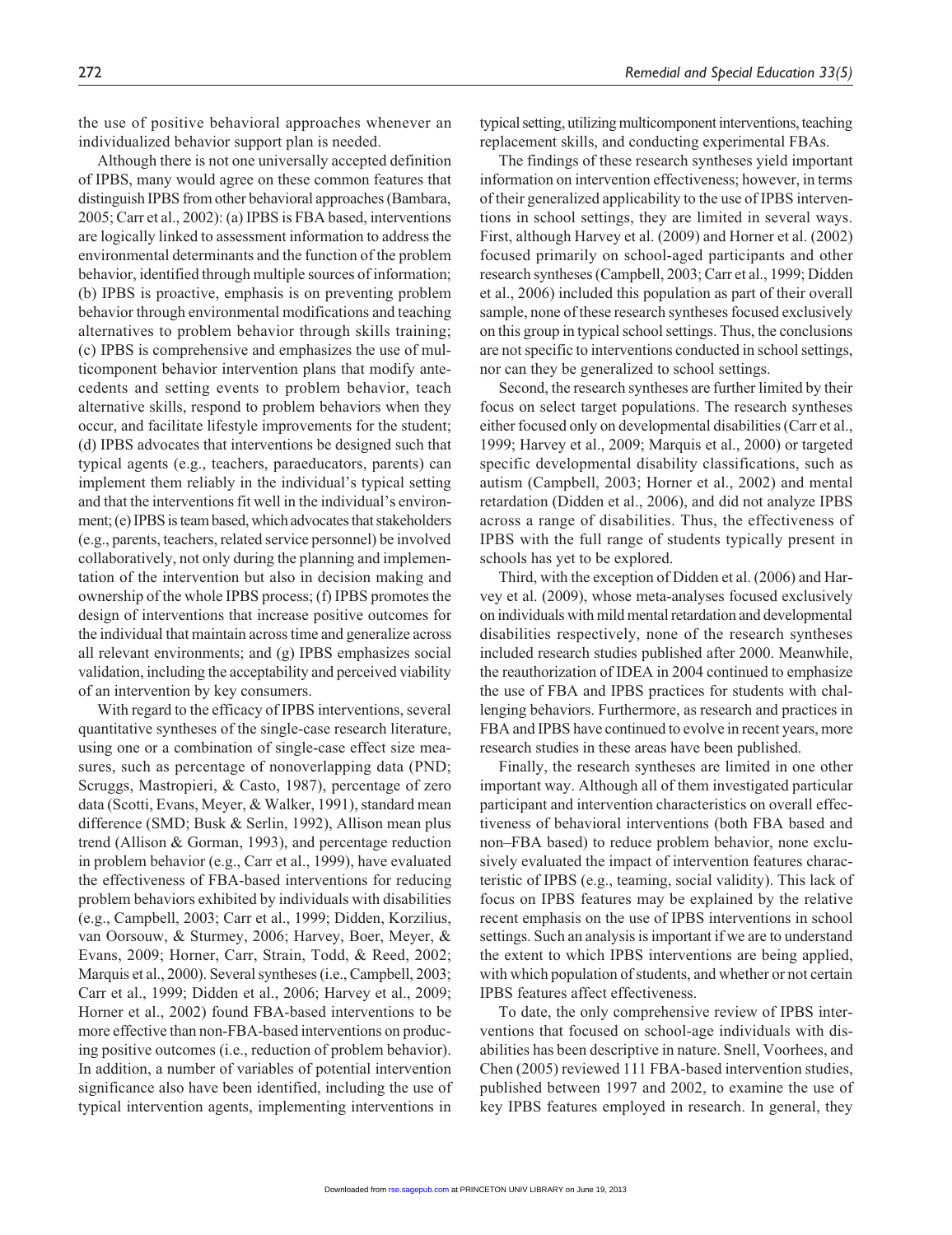concluded that FBA-based studies conducted in more natural settings were more likely to incorporate key features of IPBS interventions than those FBA-based studies conducted in atypical settings. This review suggests a shift in intervention characteristics as more FBA-based interventions are applied in natural or typical settings. Their analysis, however, was limited by the lack of quantitative synthesis of intervention effectiveness and the inclusion of studies conducted in nonschool settings (e.g., inpatient hospital).

The primary purpose of our meta-analysis was to quantitatively synthesize research on FBA-based interventions conducted exclusively in school settings to determine overall effectiveness and to analyze the relation between intervention effectiveness with various participant characteristics and IPBS assessment and intervention features. Specifically we sought to answer the following questions: (a) Overall, how effective are FBA-based interventions conducted in school settings for reducing problem behavior, increasing alternative or appropriate skills, and facilitating maintenance and generalization outcomes? (b) Is intervention effectiveness related to participant characteristics (e.g., gender, disability label), grade level, or classroom setting? and (c) Is the effectiveness of FBA-based interventions related to the incorporation of key IPBS features in assessment, planning, and implementation of the intervention? A secondary purpose was to descriptively analyze school-based FBA-based intervention studies in terms of participant characteristics and IPBS assessment and intervention features.

## **Method**

## *Literature Search Procedures and Inclusion Criteria*

Potential studies for inclusion in the meta-analysis were located using three strategies. First, a computerized search of the PsycINFO and ERIC online databases was conducted for studies published from 1997 to 2008. IDEA 1997 was the first legislation to encourage the use of IPBS approaches in schools; thus, 1997 was chosen as the start year for this metaanalysis. Only articles that were published in peer-reviewed journals were considered. The following descriptors were used for the computerized search: *behavior problems*, *behavior modification*, *behavioral assessment*, *self-destructive behavior*, *positive behavior support*, *functional behavioral assessment*, *functional analysis*, and *functional assessment*.

Second, a hand search of journals in which research in IPBS is commonly published was conducted: *American Journal of Mental Retardation*, *Behavior Modification*, *Behavior Therapy*, *Behavioral Disorders*, *Behavioral Interventions*, *Child and Family Behavior Therapy*, *Education and Training in Developmental Disabilities*, *Education and Treatment of Children*, *Exceptional Children*, *Focus on Autism and Other* 

*Developmental Disabilities*, *Journal of Applied Behavior Analysis*, *Journal of Autism and Developmental Disorders*, *Journal of Behavior Education*, *Journal of Emotional and Behavioral Disorders*, *Journal of Positive Behavior Interventions*, *Psychology in the Schools*, *Research and Practice in Severe Disabilities*, *Research in Developmental Disabilities*, *School Psychology Quarterly*, and *School Psychology Review*. Third, we conducted an ancestral search of studies using the reference lists of literature reviews on IPBS and FBA-based interventions (e.g., Lane, Karlberg, & Shepcaro, 2009; Snell et al., 2005).

The abstract and method of each potential article were examined to determine whether the article met inclusion criteria. Six criteria were used. First, the study must have been conducted in a school setting, in a K–12 public, private, or residential school.

Second, participants, either with or without disabilities, must have been identified as school aged, attending elementary, middle, or high school. For participants with disabilities, the categories of diagnosis included mental retardation (MR) or developmental disabilities (DD), autism or pervasive developmental disorder (PDD), emotional and behavioral disorder (EBD), learning disabilities (LD), attention-deficit/ hyperactivity disorder (ADHD), other health impairment (OHI), physical disabilities, and other disabilities.

Third, the study must have used one or more FBA methods (e.g., indirect observation, direct observation, or experimental) to identify environmental variables associated with targeted problem behaviors and have implemented individualized interventions based on the FBA results.

Fourth, the study must have assessed the effects of an FBA-based intervention on reducing problem behavior. The study may have included any combination or variation of the following interventions: antecedent modifications, alternative skill training, consequence-based strategies, and/or lifestyle intervention. Antecedent modifications included any intervention that removed or modified variables that elicited problem behaviors. Alternative skill training involved teaching the participant a functional skill that could replace or compete with the problem behavior. Consequence-based strategies included reactive interventions (e.g., extinction, differential reinforcement) delivered after a targeted behavior occurred. Lifestyle interventions included broad changes aimed at improving the quality of life of a participant.

Fifth, the study must have employed a single-participant research design that demonstrated experimental control, such as reversal, multiple baseline, changing criterion, or alternating treatment designs. Studies that utilized AB design were excluded. Because the focus of this meta-analysis was on IPBS, no study employed a group design.

Sixth, the graphed data of a study must have displayed at least two data points in each initial baseline and intervention phases, respectively. A criterion of a minimum of two data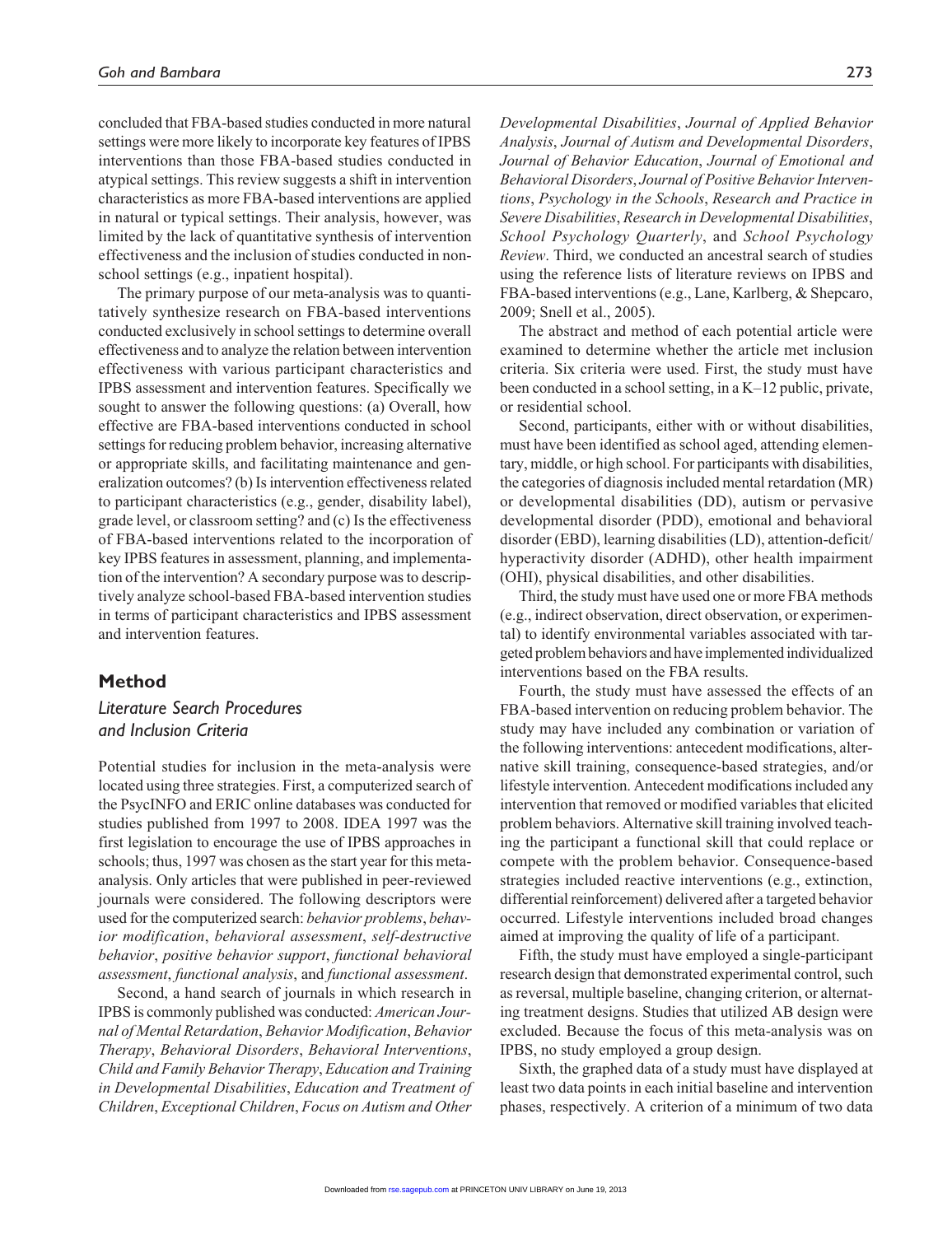points was selected to allow for a larger pool of studies, which provides for a more comprehensive picture of IPBS research that is being applied in schools.

## *Coding Study Features*

An adapted version of the instrument developed by Snell et al. (2005) was used to code each article included in the meta-analysis with respect to three categories of independent variables: (a) participant characteristics, (b) assessment characteristics, and (c) intervention characteristics. As participant, assessment, and intervention characteristics could vary within the same study, each characteristic was coded individually by each participant of each included study. A list of operational definitions and coding criteria of each term or category was developed to ensure reliability of coding and is available for review from the first author.

## *Participant Characteristics*

*Grade level, gender, classification label, and classroom placement*. Grade level described the grade level of the study participants and comprised three categories: (a) elementary (Grades K–5), (b) middle school (Grades  $6-8$ ), and (c) high school (Grades 9–12). Gender referred to the gender of the participant: (a) male or (b) female. Classification label described the primary diagnosis of the participant and comprised three categories: (a) DD (i.e., autism spectrum disorder, MR), (b) other disabilities (e.g., ADHD, EBD, LD, OHI, physical disabilities, other disabilities), and (c) no diagnosed disability. Other disabilities formed one category because there was an insufficient number of participants to form smaller diagnostic subgroups.

*Classroom placement*. This variable described the classroom placement of the participant and was separated into three categories: (a) general education (i.e., participant received instruction in a general education classroom only), (b) special education (i.e., participant received instruction in a special education classroom only), and (c) combination of general and special education (i.e., participant received instruction in a both general and special education classrooms). This variable did not take into consideration the type of school placement (e.g., typical public, alternative, or residential school). If a student was attending an alternative school for students with EBD, the classroom placement was coded as special education. However, if a student was attending a private residential school but was placed in a general education classroom, the classroom placement was coded as general education.

## *Assessment Characteristics*

*FBA method*. This variable described the FBA method that was used to assess the environmental influences of the participant's behavior and comprised three categories: (a) experimental only (e.g., functional analysis, structural analysis, hypothesis testing), (b) descriptive only (e.g., indirect measures, such as interview, rating scales, archival record review, and/or direct observation), and (c) combination of experimental and descriptive methods.

*Assessment participant*. This variable described the participants who conducted and/or contributed information during the FBA process: (a) atypical (i.e., researcher or research assistant only) and (b) typical (i.e., involving at least one school employee). As it was unlikely that a researcher would not participate in the assessment at all, the assessment participant was coded as "atypical" only if the researcher was the only person involved in the assessment phase. For example, if a functional analysis was conducted by the researcher alone with no input from the teacher, the assessment participant was coded as "atypical." However, if the teacher or parent participated in either providing the information needed for the assessment or conducting the assessment itself, the assessment participant was coded as "typical."

*Assessment physical context*. This variable described the physical context where the assessment was conducted: (a) atypical (i.e., pull-out setting, such as an empty classroom) or (b) typical (i.e., participant's typical classroom setting whether in a general or special education classroom).

*Team decision making during assessment*. This variable described evidence of team decision making during assessment and was coded as either (a) yes or (b) no. A team was defined as the collaboration of at least two individuals involving at least one school-based employee (e.g., researcher and teacher). The presence of team decision making was recorded as yes when the study cited discussions and decision making that reflected input from relevant members of the team during the assessment phase.

## *Intervention Characteristics*

*Intervention type*. This variable described the types of interventions implemented with the participant and comprised four categories: (a) skills training, interventions that targeted skill acquisition (e.g., self-management, functional communication training); (b) antecedent-based intervention, interventions that made environmental modifications before problem behavior occurred (e.g., curricular modification, noncontingent reinforcement, choice making); (c) consequencebased intervention, interventions that were implemented following the occurrence of a targeted behavior (e.g., positive reinforcement, differential reinforcement, extinction); and (d) multicomponent interventions (i.e., combinations of two or more intervention categories).

*Intervention agent*. This variable described the agent who implemented the intervention and was separated into two categories relevant to the school setting: (a) atypical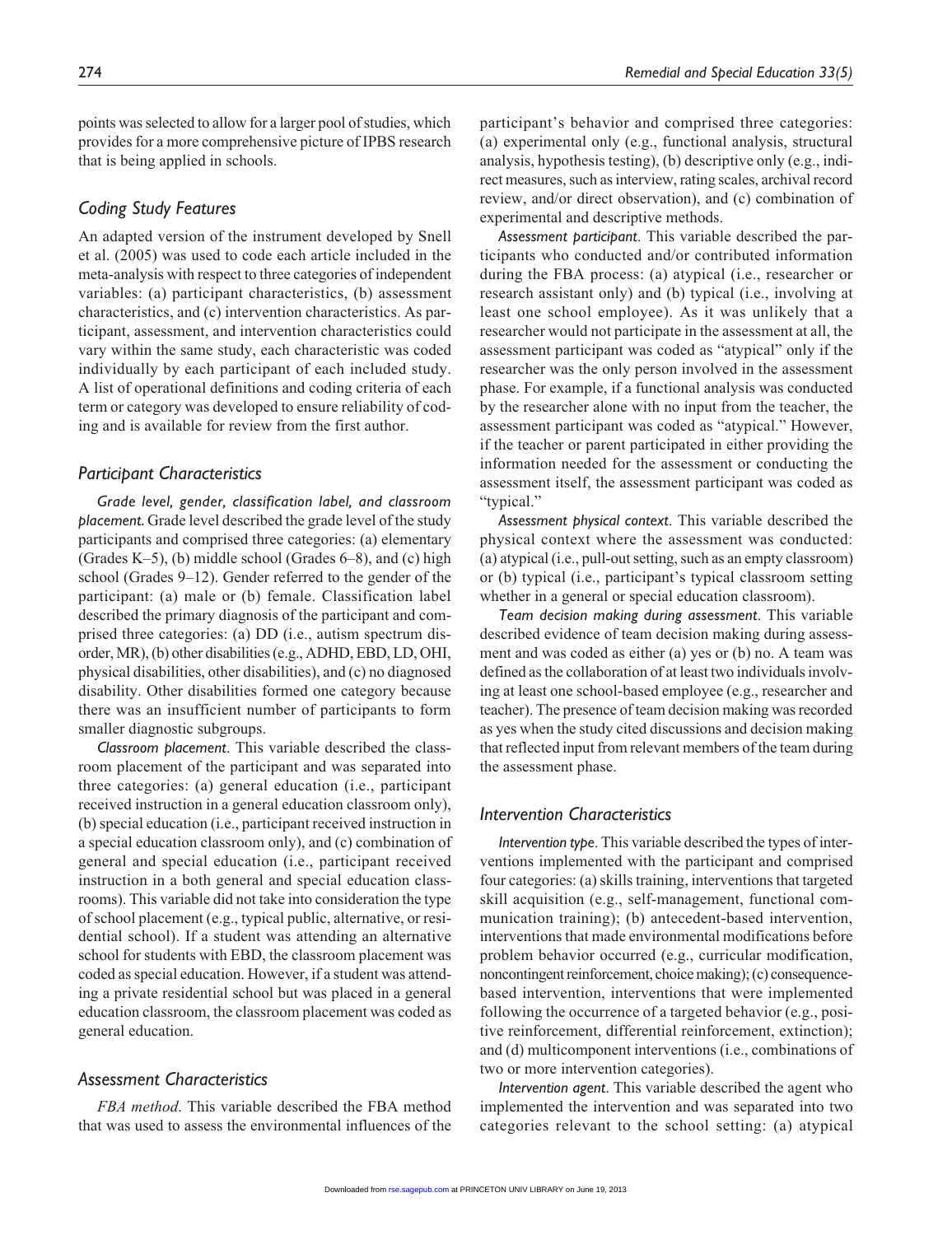(i.e., researcher or research assistant only) and (b) typical (i.e., involving at least one school employee).

*Intervention physical context*. This variable described the physical context where the intervention was implemented: (a) atypical (i.e., pull-out setting, such as an empty classroom) and (b) typical (i.e., participant's typical classroom setting whether in a general or special education classroom).

*Team decision making during intervention*. This variable described evidence of team decision making during intervention planning and implementation and was coded as either (a) yes or (b) no. The presence of team decision making was recorded as yes when the study cited discussions and decision making that reflected input from relevant school members in the team during the intervention planning and implementation phase. For example, when a study described a discussion between the researcher and classroom teacher about potential interventions that would be implemented with the student, team decision making was coded as yes.

*Social validity*. This variable described the inclusion of measures that evaluated the acceptability of intervention goals, procedures, and/or outcomes by relevant stakeholders. This variable was coded as either (a) yes or (b) no.

*Length of treatment*. This variable described the duration of treatment (i.e., total treatment data points across all treatment phases) and comprised two categories: (a) long (i.e., 21 or more data points) and (b) short (i.e., 20 or fewer data points). The criterion for the length of treatment was based on Snell et al. (2005).

## *Computation and Analysis of Effectiveness*

PND, a nonparametric procedure, provides a measure of intervention effectiveness for single-participant research studies (Scruggs et al., 1987). It is calculated by determining the percentage of intervention data that do not overlap with the highest (if the purpose of the intervention is to increase the dependent measure) or lowest (if the purpose of the intervention is to reduce the dependent measure) baseline data point. Although parametric approaches have been used to measure effect size (e.g., SMD), Scruggs and Mastropieri (2001) argue that because (a) data derived from singleparticipant research are nonindependent, therefore violating a primary assumption of inferential statistics, which is independence, and (b) single-participant research presents a limited number of data points, the use of PND is preferred over the use of conventional effect sizes. PND scores were interpreted based on the framework suggested by Scruggs and Mastropieri (1998): (a) greater than 90% is a large effect, (b) 70% to 90% is a moderate effect, (c) 50% to 70% is a low effect, and (d) less than 50% is not effective.

As this meta-analysis focused on individualized FBAbased interventions where participant, assessment, and intervention characteristics could vary within any one study, PND scores were computed individually by participant on all

dependent measures in a study. The individual participant was the unit of analysis. PND was calculated by dividing the total number of data points in the intervention phase that exceed the highest or lowest baseline data point (depending on the purpose of the intervention) and multiplying by 100. PND scores were calculated across three categories of dependent measures (a) reduction of problem behavior, (b) increase in appropriate skills (e.g., alternative skills, academic skills), and (c) overall behavior change (combined measures). If a study included both dependent measures (i.e., reduction of problem behavior and increase in appropriate skill), the PND scores of both dependent measures were averaged for a PND score of overall behavior change. In addition to evaluating primary intervention effects, maintenance and generalization PND scores were calculated and analyzed separately on overall behavior change.

To evaluate the effects of particular participant, assessment, and intervention characteristics, individual PND scores were calculated and analyzed separately for each coded independent variable across all participants in all the studies. Overall behavior change was used as the dependent measure as there were too few cases of the other dependent measures that could be meaningfully compared across independent variable categories. Likewise, only intervention, and not generalization or maintenance effects, could be analyzed across independent variables because of an insufficient sample size. Median PND was used to aggregate scores across independent variables. Because PND is often not normally distributed, the median score was preferred to the mean as a summary statistic because median scores are less likely to be affected by outliers (Scruggs, Mastropieri, Cook, & Escobar, 1986). To test for significant differences among categories for each independent variable, two nonparametric tests, Mann–Whitney *U*, which allows for comparisons two independent samples, and Kruskal–Wallis *H*, which allows for multiple independent sample comparisons, were used.

## *Interrater Agreement*

The first author served as the primary coder in this study. A random sample of  $30\%$  ( $n = 25$ ) of the included studies was independently coded by a second coder (one of four graduate students in special education trained in the coding system). Interrater agreement was calculated separately for each item coded under participant and intervention characteristics. Interrater agreement was calculated by dividing the number of agreements by the number of agreements plus disagreements, multiplied by 100. The mean interrater agreement for the coding of participant, assessment, and intervention characteristics was 93% (range = 88%–100%). For PND, the overall interrater agreement was 93% for all outcomes. After the interrater agreement was conducted, any disagreement was resolved through a consensus from both the primary and secondary coders.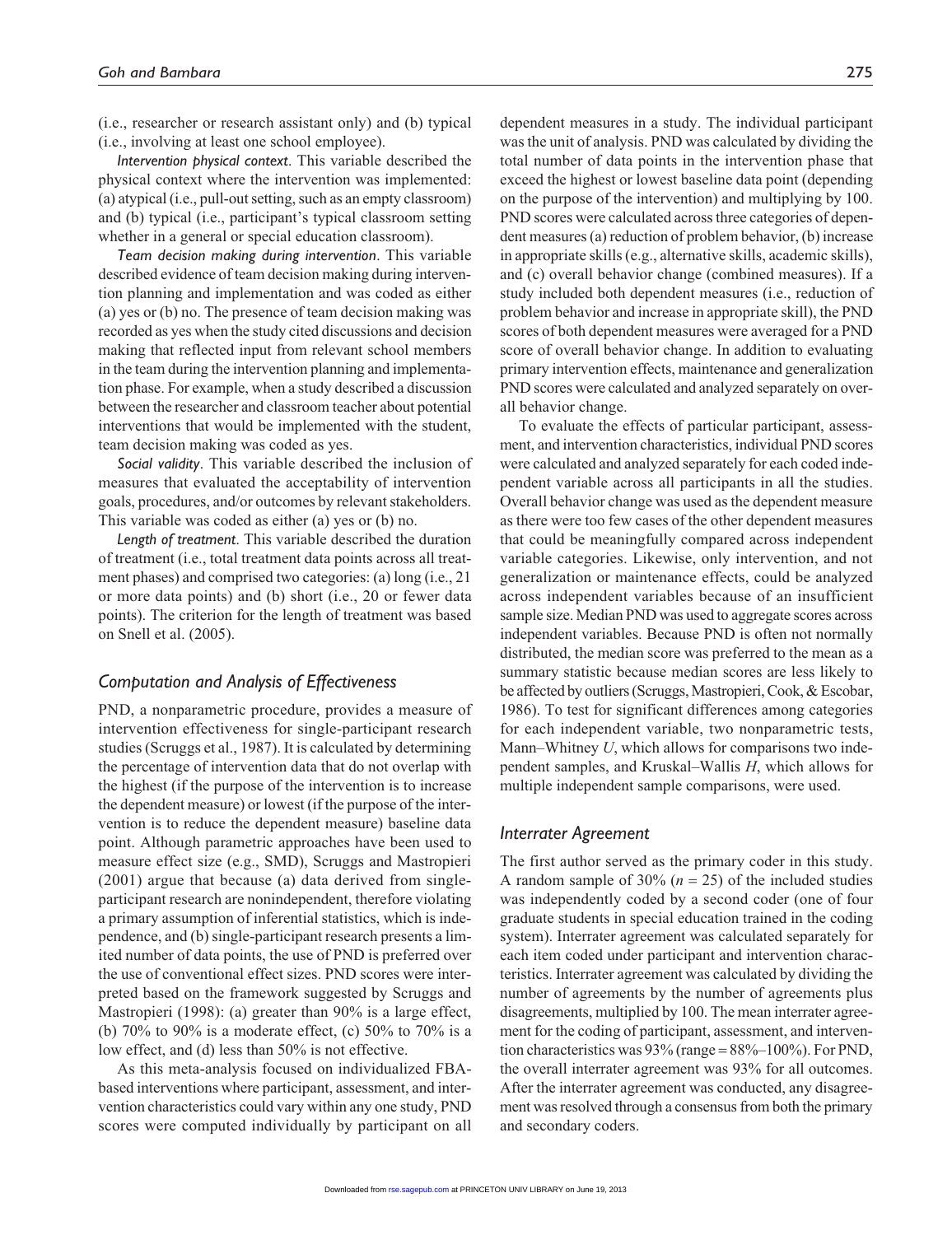**Table 1.** Description of Articles

|                                            |               | Percentage |  |
|--------------------------------------------|---------------|------------|--|
| Characteristic                             | n             | of studies |  |
| Journal title                              |               |            |  |
| Journal of Positive Behavior Interventions | 19            | 23.0       |  |
| Journal of Applied Behavior Analysis       | 18            | 21.7       |  |
| <b>Education and Treatment of Children</b> | П             | 13.3       |  |
| <b>Behavioral Disorders</b>                | 9             | 10.8       |  |
| <b>Education and Training in</b>           | 4             | 4.8        |  |
| Developmental Disabilities                 |               |            |  |
| Journal of Emotional and Behavioral        | 4             | 4.8        |  |
| <b>Disorders</b>                           |               |            |  |
| <b>Behavior Modification</b>               |               | 3.6        |  |
| Research in Developmental Disabilities     | 3322          | 3.6        |  |
| <b>Behavioral Interventions</b>            |               | 2.4        |  |
| Child and Family Behavior Therapy          |               | 2.4        |  |
| Focus on Autism and Other                  |               | 2.4        |  |
| Developmental Disabilities                 |               |            |  |
| Journal of Behavioral Education            |               | 2.4        |  |
| School Psychology Review                   | $\frac{2}{2}$ | 2.4        |  |
| Journal of Autism and Developmental        |               | 1.2        |  |
| Disorders                                  |               |            |  |
| Journal of Early and Intensive Behavioral  |               | 1.2        |  |
| Intervention                               |               |            |  |
| Year published                             |               |            |  |
| 1997-2000                                  | 24            | 28.9       |  |
| 2001-2004                                  | 22            | 26.5       |  |
| 2005-2008                                  | 37            | 44.6       |  |

Note: *N* = 83.

## **Results**

## *Overall Study Characteristics*

A total of 83 studies representing 145 participants met the inclusion criteria. The list of articles included in the metaanalysis is available from the first author. Table 1 provides information regarding the percentage of FBA-based intervention articles in schools published in leading special education and disabilities journals. Of the studies, 69% were found in four journals (*Journal of Positive Behavior Interventions*, *n* = 19; *Journal of Applied Behavior Analysis*, *n* = 18; *Education and Treatment of Children*, *n* = 11; *Behavioral Disorders*,  $n = 9$ ). Of the 83 studies, 24 (28.9%) were published between 1997 and 2000, 22 (26.5%) between 2001 and 2004, and 37 (44.6%) between 2005 and 2008.

In terms of dependent variables targeted in the 83 studies, 33 studies (39.7%) were focused on the reduction of problem behavior only. Studies that targeted the reduction of problem behavior typically collected data on the student's off-task or disruptive behavior, aggressive or self-injurious behavior, and stereotypy. In all, 13 studies (15.7%) targeted the increase of appropriate behavior. For studies that targeted the increase in appropriate behavior, the common dependent variables were the student's on-task or engagement behavior and the increase in social or communication skills. Last, 37 studies (44.6%) targeted both the reduction of problem behavior and the increase of appropriate behavior.

## *Overall Intervention, Maintenance, and Generalization Effects*

With regard to the overall effectiveness of FBA-based interventions to occasion behavior change (i.e., reduction of problem behavior and increasing appropriate behavior) in school settings, the median PND was  $88\%$  ( $n = 145$ , range  $= 0\% - 100\%$ , PND effect = moderate). When analyzed separately, intervention cases that targeted reduction of problem behavior yielded a slightly lower median PND of 80% ( $n = 122$ , range = 0%–100%, PND effect = moderate) when compared to the overall behavior change effects. Intervention cases that focused on increasing appropriate behavior yielded PND median of 90% ( $n = 76$ , range = 0%–100%, PND effect = moderate).

A total of 17 studies measured maintenance effects across 28 students and resulted in a PND median of 100% (range  $= 0\% - 100\%$ , PND effect  $= \text{large}$ ). The duration of maintenance ranged from 1 week to 24 months; however, 3 studies did not provide specific duration of maintenance.

Six studies evaluated generalization effects; however, in two studies, generalization data were collected during the intervention phase but no generalization data were collected during baseline. Thus, with no generalization baseline data for comparison, PND could not be calculated in these studies. The other four studies obtained a PND median of 94% (*n* = 12, range =  $0\%$ -100%, PND effect = large) for generalization. Three studies evaluated generalization across settings, and one study evaluated generalization across instructor. Because of the limited number of studies evaluating maintenance and generalization and the limited number of data points (i.e., usually one or two data points) involved in the calculation of PND scores for maintenance and generalization, we must be cautious when interpreting the maintenance and generalization effects of FBA-based interventions.

## *Differences Across Participant Characteristics*

Table 2 presents an overview of PND median and mean rank scores and *z* (derived from a Mann–Whitney *U* test) or  $\chi^2$ (derived from a Kruskal–Wallis *H* test) values of each participant, assessment, and intervention characteristic. With reference to participant characteristics, the majority of the participants ( $n = 108, 74\%$ ) were male students. FBA-based intervention implemented with male  $(PND = 89\%)$  and female (PND  $= 87\%$ ) students resulted in moderate effect sizes. A Mann–Whitney test indicated that there was no significant difference in PND scores across the two gender groups.

Regarding participants' grade level in school, elementary school students were the majority ( $n = 100, 69\%$ ), followed by middle school students ( $n = 31, 21\%$ ) and high school students ( $n = 14$ , 10%). In terms of grade level differences, interventions applied across elementary  $(PND = 88%)$  and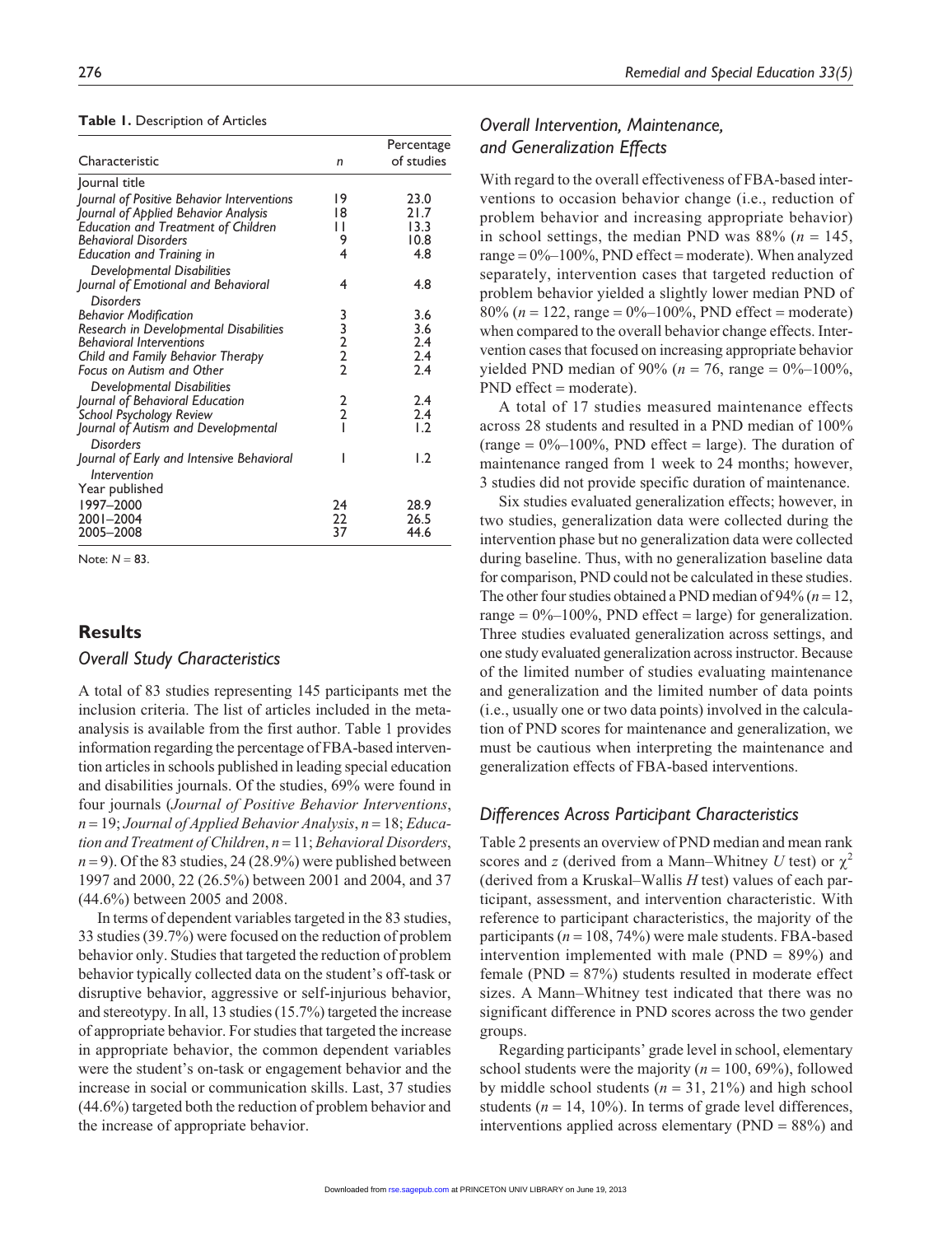| Table 2. Results of Intervention Effectiveness (PND) by Participant, Assessment, and Intervention Characteristics |  |  |  |  |  |
|-------------------------------------------------------------------------------------------------------------------|--|--|--|--|--|
|-------------------------------------------------------------------------------------------------------------------|--|--|--|--|--|

| Characteristic (n)                                 | PND median | Effect <sup>a</sup> | Mean rank | z                  |
|----------------------------------------------------|------------|---------------------|-----------|--------------------|
| Participant                                        |            |                     |           |                    |
| Gender                                             |            |                     |           |                    |
| Male (108)                                         | 89         | Moderate            | 72.8      | $-0.412$           |
| Female (37)                                        | 87         | Moderate            | 69.7      |                    |
| Grade                                              |            |                     |           |                    |
| Elementary (100)                                   | 88         | Moderate            | 71.5      | 1.980 <sup>b</sup> |
| Middle (31)                                        | 76         | Moderate            | 67.4      |                    |
| High school (14)                                   | 99         | Large               | 85.5      |                    |
| Diagnosis                                          |            |                     |           |                    |
| Developmental disabilities (70)                    | 85         | Moderate            | 68.8      | $1.585^{b}$        |
| Other disabilities (41)                            | 91         | Large               | 78.6      |                    |
| No diagnosed disability (34)                       | 90         | Moderate            | 70.5      |                    |
| Classroom setting                                  |            |                     |           |                    |
| General education (47)                             | 93         | Large               | 72.7      | $0.518^{b}$        |
| Special education (66)                             | 85         | Moderate            | 67.5      |                    |
| General and special education (27)                 | 89         | Moderate            | 71.4      |                    |
| Assessment                                         |            |                     |           |                    |
| FBA method                                         |            |                     |           |                    |
| Descriptive only (60)                              | 88         | Moderate            | 72.6      | 0.358 <sup>b</sup> |
| Experimental only (31)                             | 87         | Moderate            | 68.2      |                    |
| Combination (54)                                   | 91         | Large               | 73.5      |                    |
| Assessment participants                            |            |                     |           |                    |
| Typical (118)                                      | 88         | Moderate            | 71.0      | $-0.642$           |
| Atypical (27)                                      | 89         | Moderate            | 76.6      |                    |
| Assessment physical context                        |            |                     |           |                    |
| Typical (118)                                      | 90         | Moderate            | 73.6      | $-0.983$           |
| Atypical (27)                                      | 88         | Moderate            | 65.0      |                    |
| Team decision making during assessment             |            |                     |           |                    |
| Yes (46)                                           | 86         | Moderate            | 75.6      | $-0.725$           |
| No (99)                                            | 88         | Moderate            | 70.3      |                    |
| Intervention                                       |            |                     |           |                    |
| Intervention type                                  |            |                     |           |                    |
| Antecedent-based only (33)                         | 96         | Large               | 77.1      | 3.038 <sup>b</sup> |
| Consequence-based only (22)                        | 90         | Moderate            | 77.4      |                    |
| Skills training only (24)                          | 91         | Large               | 77.7      |                    |
| Multicomponent (66)                                | 80         | Moderate            | 65.6      |                    |
| Intervention agents                                |            |                     |           |                    |
| Typical (120)                                      | 88         | Moderate            | 71.2      | $-0.546$           |
| Atypical (25)                                      | 90         | Moderate            | 76. I     |                    |
| Intervention physical context                      |            |                     |           |                    |
| Typical (119)                                      | 88         | Moderate            | 72.6      | $-0.368$           |
| Atypical (26)                                      | 88         | Moderate            | 69.3      |                    |
| Team decision making during intervention planning* |            |                     |           |                    |
| Yes (57)                                           | 100        | Large               | 82.7      | $-2.548$           |
| No (88)                                            | 82         | Moderate            | 65.1      |                    |
| Measures social validity                           |            |                     |           |                    |
| Yes (56)                                           | 88         | Moderate            | 71.9      | $-0.015$           |
| No (88)                                            | 88         | Moderate            | 72.0      |                    |
| Length of treatment                                |            |                     |           |                    |
| Long $(40)$                                        | 80         | Moderate            | 67.7      | $-0.786$           |
| Short $(105)$                                      | 91         | Large               | 73.6      |                    |

Note: PND = percentage of nonoverlapping data;  $n =$  number of participants; FBA = functional behavioral assessment. *z* values are derived from Mann–Whitney *U* test.

a. Based on the framework suggested by Scruggs and Mastropieri (1998).

b. Chi-square (Kruskal–Wallis *H* test).

\**p* < .05.

middle school ( $PND = 76\%$ ) students resulted in moderate effect sizes. Although high school students constituted the smallest group, FBA-based interventions applied to this group

resulted in larger effect sizes (PND = 99%). However, a Kruskal–Wallis test indicated no significant differences across grade levels.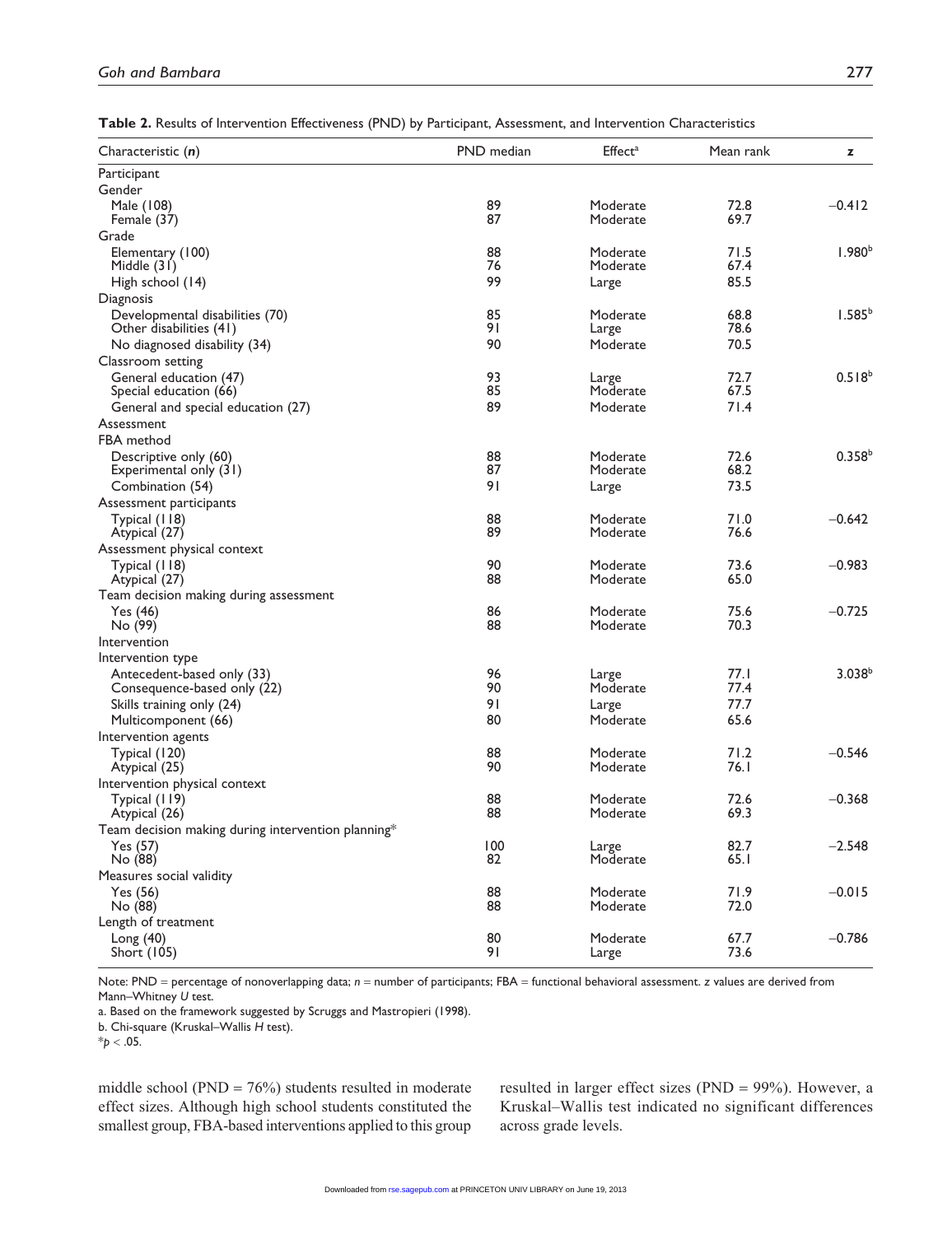In terms of participant diagnosis, slightly fewer than half of the participants (48%) were diagnosed with DD, 28% of the participants were diagnosed with other disabilities (e.g., EBD, LD, ADD or ADHD), and more than a fifth (24%) of the participants carried no disability label. The other disabilities group yielded larger effect sizes for FBA-based interventions (PND =  $91\%$ ) compared to DD (PND =  $85\%$ ) and the no diagnosed disability group  $(PND = 90\%)$ , which both yielded moderate effect sizes. However, when the PND scores of the three diagnosis categories were compared, a Kruskal–Wallis test indicated no significant differences across diagnosis categories.

With regard to classroom placement, most participants received primary instruction in self-contained special education settings (47%). However, one third of the participants (34%) received instruction in general education classrooms and the rest of the participants (19%) received instruction in a combination of general and special education classrooms. In terms of intervention effectiveness, FBA-based interventions applied in general education classroom settings (PND = 93%) yielded large effect sizes. FBA-based interventions in special education classroom settings (PND = 85%) and combined general and special education classroom settings (PND = 89%) resulted in moderate effect sizes. However, a Kruskal–Wallis test indicated no significant differences across classroom setting categories.

## *Differences Across Assessment Characteristics*

With regard to the type of FBA utilized in the studies, descriptive methods only were the most commonly employed (42%), followed by a combination of descriptive and experimental methods (37%) and experimental methods only (21%). Although a combination of descriptive and experimental FBA methods ( $PND = 91\%$ ) yielded large effect sizes, descriptive only ( $PND = 88\%$ ) and experimental only  $(PND = 87%)$  obtained slightly lower PND scores within the moderate effectiveness range. A Kruskal–Wallis test indicated no significant difference in intervention effects across the three FBA categories.

A majority of the interventions involved typical assessment participants (81%). In terms of intervention effectiveness, both interventions that involved typical assessment participants ( $PND = 88\%$ ) and those that involved only atypical assessment participants (PND = 89%) obtained moderate effect sizes. A Mann–Whitney test indicated that there was no significant difference in the PND scores across the two assessment participant groups.

In the majority of the cases, assessments were conducted in a typical physical context, which was the participant's natural classroom setting (81%). With regard to intervention effectiveness, both interventions where the assessment was conducted in a typical context  $(PND = 90\%)$  and atypical assessment context ( $PND = 88\%$ ) resulted in moderate effect sizes. A Mann–Whitney test indicated no significant difference between the two assessment physical context categories.

Slightly more than a third of the cases involved team decision making during assessment, and the absence of team decision making was noted in 61% of the cases. Intervention cases that involved team decision making during assessment obtained moderate effect sizes (PND  $= 86\%$ ). On the other hand, intervention cases that did not include team decision making during assessment also obtained moderate effect sizes  $(PND = 88\%)$ . A Mann–Whitney test indicated no significant differences in PND scores between these two categories.

## *Differences Across Intervention Characteristics*

Next, we present intervention effects for each category of intervention characteristic associated with IPBS. In terms of intervention types, more participants received multicomponent interventions (45%), compared to antecedent modifications (23%), skill training (17%), and consequence-based interventions (15%) only. When the four intervention types were compared, the following intervention effects were obtained: antecedent modifications (PND = 96%), skills training (PND  $= 91\%$ ), consequence-based interventions  $(PND = 90\%)$ , and multicomponent interventions  $(PND = 80\%).$ To summarize, both antecedent modifications and skills training interventions resulted in large effect sizes whereas consequence-based and multicomponent interventions yielded moderate effect sizes. Despite the differences in PND scores, a Kruskal–Wallis test indicated no significant differences among the intervention types.

A large majority of the interventions utilized typical intervention agents (83%). Both typical (PND =  $88\%$ ) and atypical intervention agent (PND = 90%) categories yielded moderate effect sizes. A Mann–Whitney test indicated that there was no significant difference in PND scores across the two intervention agent groups.

Of the interventions, 82% were implemented in a typical physical context, which was the participant's natural classroom setting. Interventions applied in typical (PND = 88%) and atypical (PND = 88%) physical contexts yielded moderate effect sizes. A Mann–Whitney test indicated no significant differences in scores between the two categories.

Team decision making during intervention planning took place in a minority of the cases (39%). Intervention cases that utilized team decision making during intervention planning (PND =  $100\%$ ; PND effect = large) obtained a higher PND score compared to when team decision making was absent during intervention planning (PND = 82%; PND effect = moderate). A Mann–Whitney test indicated that the presence of team decision making during intervention planning resulted in statistically significantly higher PND scores  $(z = -2.55, p < .05)$ .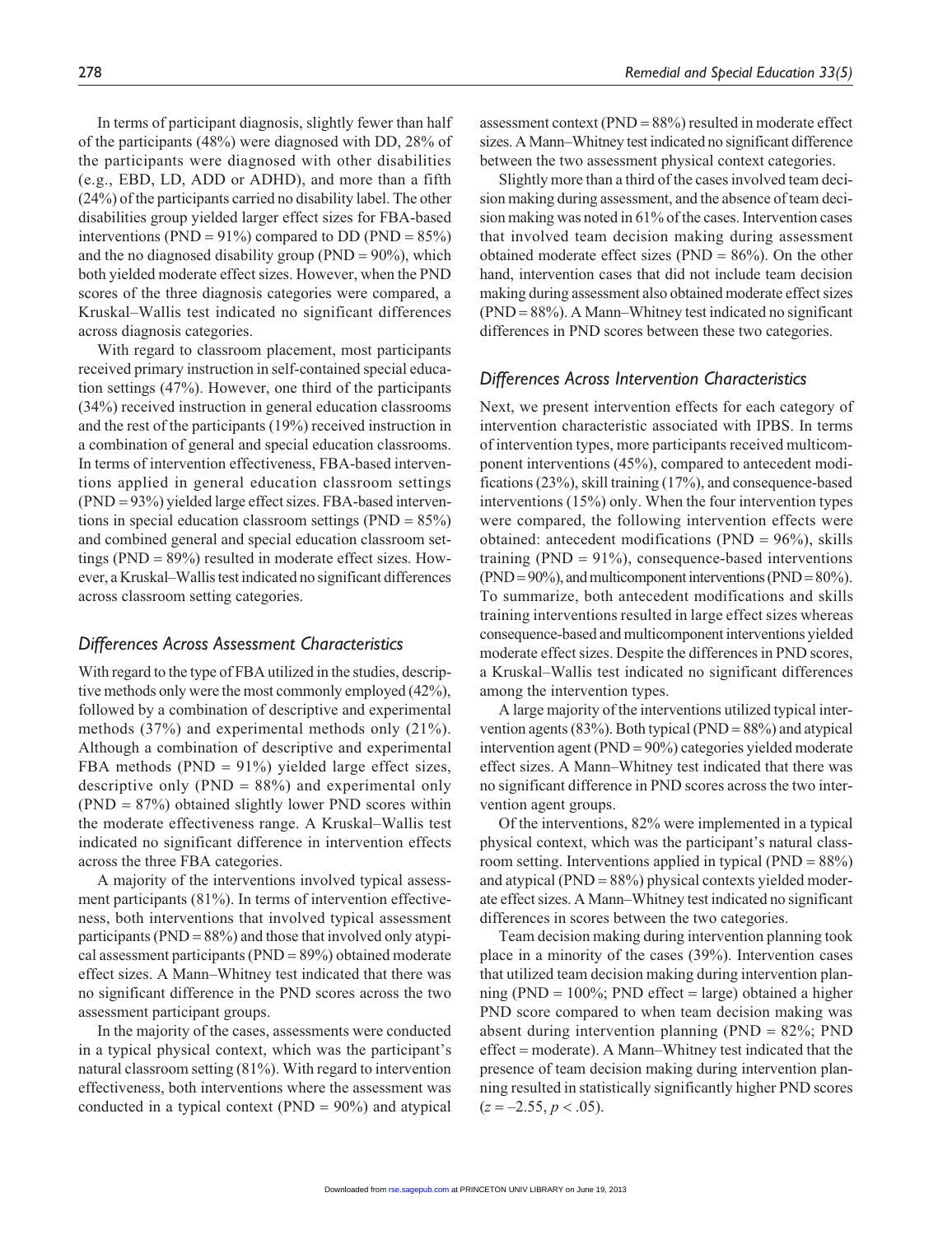In terms of the measurement of social validity of the interventions, social validity data were collected in only a minority of the cases (39%). Intervention cases that measured social validity ( $PND = 88\%$ ) and those that did not collect social validity data (PND = 88%) obtained moderate effect sizes. When the PND scores of intervention cases that measured social validity were compared to the scores of those that did not collect social validity data, there was no significant difference between these two categories as indicated by a Mann– Whitney test.

Last, with regard to the length of intervention, short interventions (i.e., 20 or fewer data points) were the majority (72%). The median PND scores for short and long intervention were 91% and 80%, respectively. Thus, short interventions yielded large effect sizes whereas long interventions resulted in moderate effect sizes. However, a Mann–Whitney test indicated no significant difference in the PND scores between these two categories.

## **Discussion**

The primary purpose of this meta-analysis was to quantitatively synthesize research on FBA-based interventions to determine overall effectiveness and the effectiveness of key IPBS features applied in school settings. A secondary purpose was to descriptively analyze school-based FBA-based intervention studies in terms of participant characteristics and IPBS assessment and intervention features. Previous research syntheses that evaluated FBA-based interventions have included school-aged participants in school settings (e.g., Campbell, 2003; Carr et al., 1999; Didden et al., 2006, Harvey et al., 2009; Marquis et al., 2000). However, the findings from those syntheses were not specific to this particular target group. This meta-analysis provides valuable information on the implementation and effectiveness of FBA and IPBS interventions employed exclusively in schools.

The 83 studies identified showed that individualized interventions were applied across a range of disability classifications, including students with no diagnosed disability, grade level, and classroom settings. In addition, the rate of published studies appears to be increasing, with a substantially higher percentage of FBA-based interventions being implemented in schools between 2005 and 2008.

## *Research Question 1: Overall, How Effective Are FBA-Based Interventions Conducted in School Settings for Reducing Problem Behavior, Increasing Alternative or Appropriate Skills, and Facilitating Maintenance and Generalization Outcomes?*

Overall, the results of the meta-analysis showed that FBAbased interventions applied in school settings can effectively reduce problem behavior of students and increase their use of appropriate skills, with moderate effect sizes for both reduction in problem behavior and increasing appropriate skills. Furthermore, the interventions also yielded effective maintenance results for overall behavior change, with the duration of maintenance ranging from 1 week to up to 2 years. Given the current interest in assessing evidence-based practices in schools (Horner, Carr et al., 2005; Odom et al., 2005), these overall findings for intervention effectiveness are positive. The targeted studies included a range of problem behaviors, many quite severe and most likely exposed to other generic interventions that have been tried and failed. The overall findings for intervention effectiveness provide strong evidence that the needs of students with the most pervasive behavioral challenges can be effectively addressed in typical school settings and by intervention agents (e.g., teachers, paraprofessionals) typical to schools.

When considering specific outcomes emphasized by IPBS, several limitations were noted suggesting areas in need of more empirical investigations. First, although positive maintenance outcomes were found, few studies (20%) assessed maintenance, with only four studies reporting maintenance beyond 2 months past intervention. Although not all investigations lend themselves to an evaluation of maintenance (i.e., some intervention components are better suited than others), this finding is a weakness given that the emphasis of IPBS is on producing long-term sustainable outcomes. Clearly, to claim that IPBS interventions produce durable outcomes in schools, more studies that evaluate maintenance of intervention effects are needed.

Second, even fewer studies (7%) measured generalization, and overall, FBA-based interventions were found to produce large generalization effect sizes. However, these results for generalization effects should be interpreted cautiously given the small number of cases included in the analysis. The problem of inadequate measures of generalization has been noted in other reviews of FBA-based interventions (Carr et al., 1999; Snell et al., 2005), and this problem continues to be evident in the school-based sample. The full evaluation of IPBS interventions requires attention to this critical gap in research. As an artifact of employing interventions in school settings where problem behaviors typically occur, one challenge for researchers will be to find opportunities to evaluate generalization across novel situations. One issue that may curtail generalization assessment is that researchers may find themselves targeting only those situations revealed by FBA to be most problematic. If problematic situations are limited to just one or two scenarios and interventions are applied directly in all, generalization assessment may not be relevant.

Third, only around half of the studies (53%) that focused on reducing problem behavior also measured increases in appropriate skills (e.g., alternative skills, academic work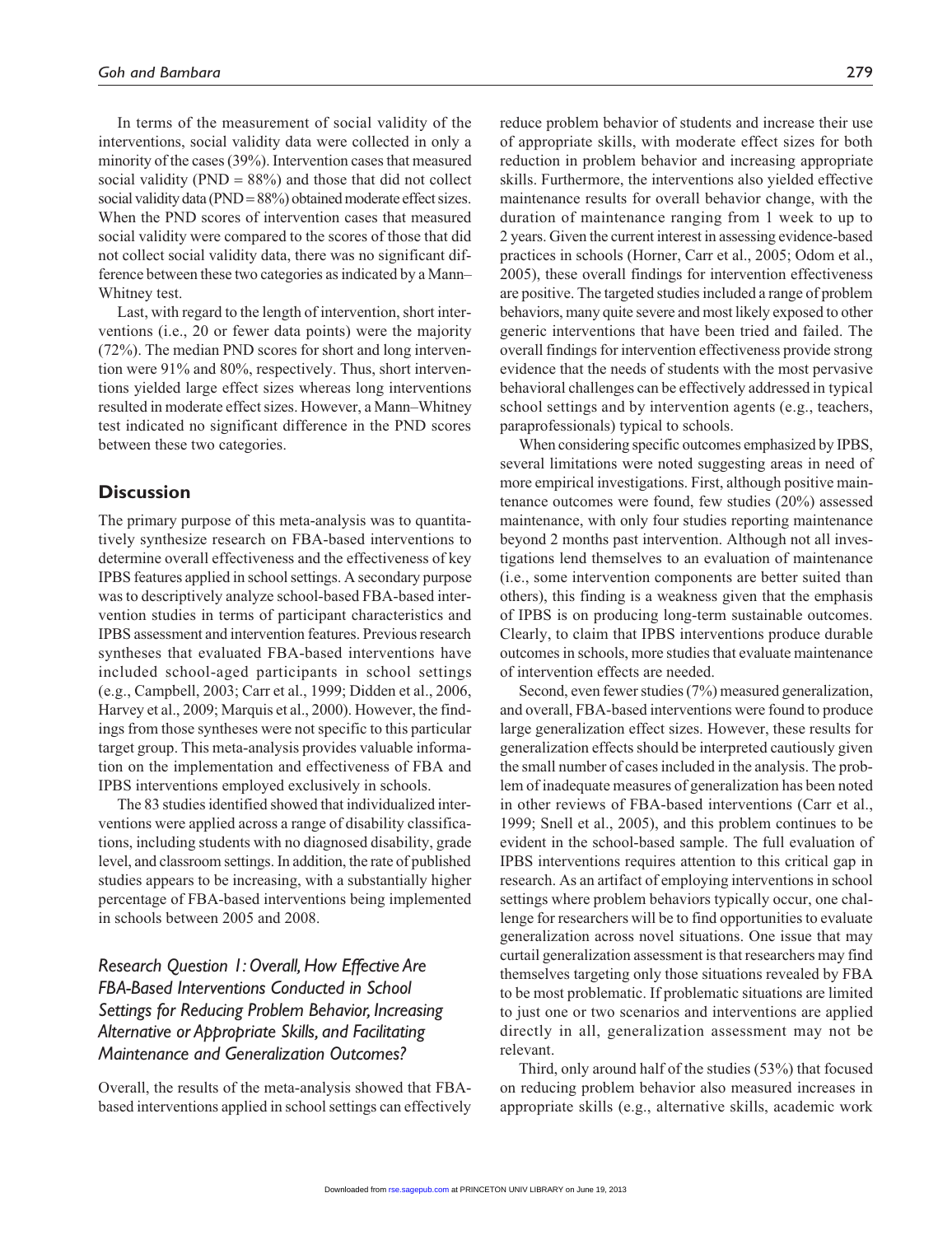completion). Because teaching alternative skills is one hallmark of IPBS, the lack of measurement in this area leaves a deficit understanding in how FBA-based interventions can improve prosocial behaviors, particularly alternative skills.

## *Research Question 2: Is Intervention Effectiveness Related to Participant Characteristics (e.g., Gender, Disability Label), Grade Level, or Classroom Setting?*

When PND was analyzed according to participant characteristics, grade level, and classroom setting, few differences were found. It is interesting that FBA-based interventions applied to the following categories were found to be highly effective: high school students, students diagnosed with other disabilities (e.g., EBD, ADHD, LD), and students in general education settings. Moderate effect sizes were found for all other participant variable categories. However, none of the comparisons among variable categories were found to be statistically significantly different, suggesting that individualized FBA-based interventions were equally effective for a range of disability categories, classroom settings, and grade levels. This is a welcome finding for schools as it suggests that FBA-based interventions are effective for all students who require individualized interventions regardless of grade or classroom setting.

Descriptively, more evidence for intervention effectiveness exists for certain categories than others. Consistent with Snell et al. (2005), evidence for elementary grade levels, DD, and special education classrooms still predominates. But as the number of school-based studies increased over the past 5 years, there appears to be a change of demographics. Particularly noteworthy are the number of cases falling outside of the predominate categories. A substantial number of cases were diagnosed with other disabilities (e.g., EBD, ADHD, LD) or carried no disability label and were at the middle or high school grade level. It is encouraging that the vast majority of FBA-based intervention studies conducted with students with other or no disabilities was published from 2001 onward. It is more interesting that from 2004 to 2008 there were more FBA-based intervention studies conducted with students with other or no disabilities (71%) than with students with DD. Moreover, more than half of the cases received intervention either in combined general and special education settings or in general education classrooms alone. This suggests a promising trend that evidence is building for nontraditional populations in diverse school settings outside of just special education classrooms. However, when considering one criterion advanced by Horner, Carr et al. (2005) for evidence-based practice (i.e., 20 or more participants across five studies), evidence for high school students and certain specific disability categories (e.g., EBD, ADHD, LD) is insufficient.

## *Research Question 3: Is the Effectiveness of FBA-Based Interventions Related to the Incorporation of Key IPBS Features in Assessment, Planning, and Implementation of the Intervention?*

This meta-analysis revealed only one independent variable that resulted in a statistically significant difference among the various assessment and intervention characteristics: The presence of team decision making during intervention planning yielded statistically significantly larger effect sizes when compared to intervention studies where team decision making was absent during intervention planning. This suggests that intervention studies that incorporated input from relevant members during the intervention planning and implementation phase resulted in highly effective interventions, thus lending support to the effectiveness of team decision making, a core IPBS practice. Although Snell et al. (2005) reported only a quarter of the studies in their review involved team decision making, slightly more that a third of the intervention studies included team decision making during intervention planning in this meta-analysis. Although this indicates a positive trend, considering that teaming is one of the key elements of IPBS, coupled with evidence of the effectiveness of interventions in which team decision making took place, current studies are still lacking in terms of incorporating team decision making. Furthermore, when decision making did take place, the teaming process was usually not described clearly in the studies. Future research studies should document the teaming process to allow for replication and for further investigation into the teaming process in school settings.

As for the other assessment and intervention characteristics, all the other variable categories that were closely associated with IPBS yielded moderate effect sizes. This included the following assessment and intervention characteristics: typical assessment and intervention participants, typical assessment and intervention physical context, the presence of team decision making during assessment, multicomponent interventions, and the measurement of social validity. No statistically significant differences were found for these variables. The lack of differences may be attributed to the highly individualized nature of the interventions; each intervention was tailored to address the variables revealed in the preintervention FBA. As suggested by other quantitative syntheses comparing FBA-based to non-FBA-based interventions (Campbell, 2003; Carr et al., 1999; Didden et al., 2006; Harvey et al., 2009; Marquis et al., 2000), it may be the case that functional assessment is the predominate influential variable governing intervention effects. In addition, almost all of the FBA-based interventions were implemented by typical intervention agents in typical settings, and Marquis et al. (2000) have reported that these two intervention characteristics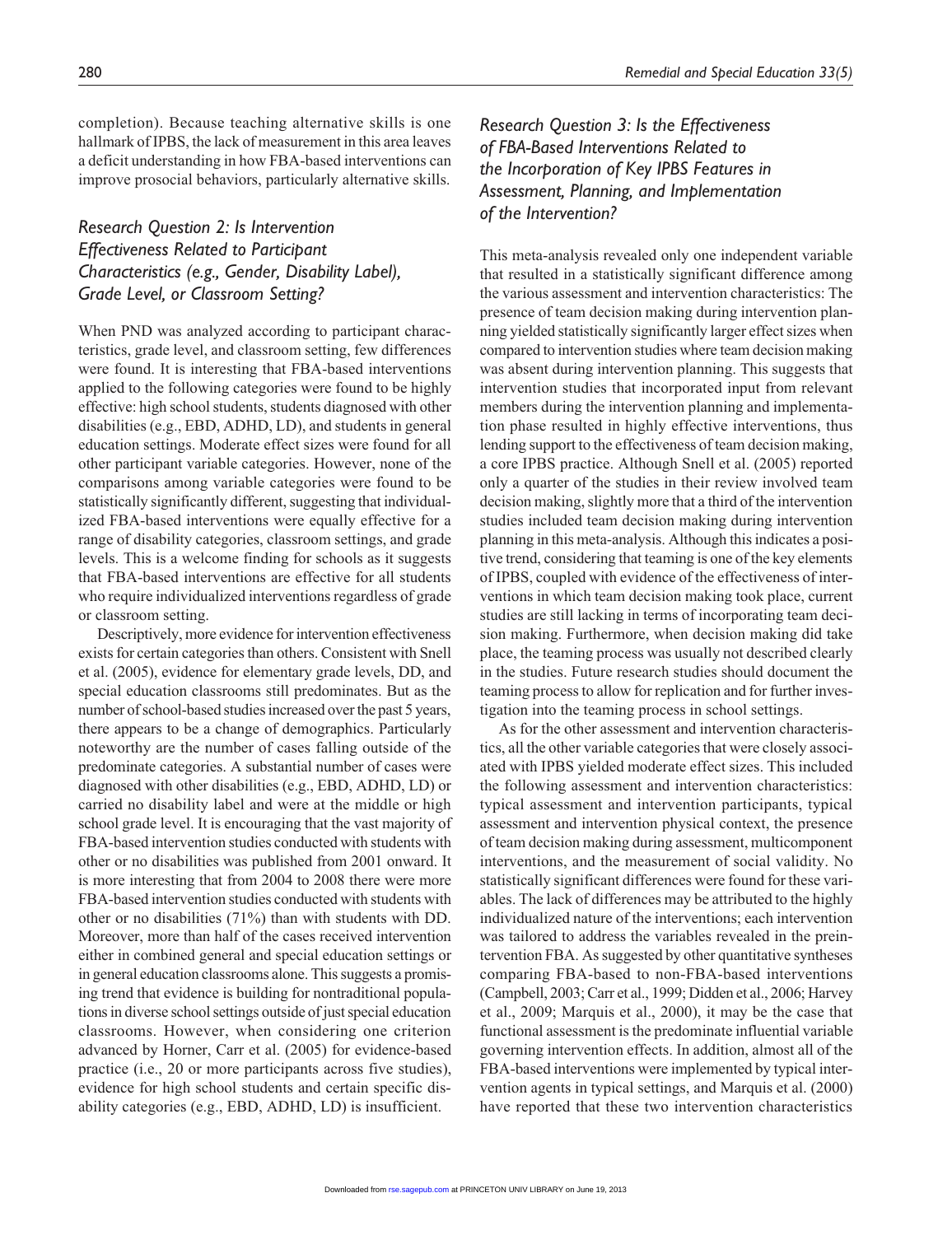(i.e., typical intervention agents and typical settings) resulted in significantly larger effect sizes. Conceivably, team decision making and the social acceptability of interventions are variables that can strengthen maintenance effects. Unfortunately, an analysis of intervention effects across different outcome measures, such as maintenance and generalization, was not possible given the small sample of cases included in the studies.

Some other interesting patterns are noteworthy for discussion. First, this analysis did not replicate the findings of previous reviews (Campbell, 2003; Didden et al., 2006; Harvey et al., 2009) that found larger statistically significant effect sizes for experimental over descriptive FBA. A key distinction between this and previous reviews is that the focus of the current study was on school-based interventions only where the majority of interventions were carried out by typical intervention agents in the students' typical educational setting. Under such natural settings and circumstances, the use of descriptive or indirect assessments may be as effective as more rigorous experimental manipulations.

Second, with regard to specific intervention characteristics, the findings suggest some positive trends with employing IPBS-related practices in published studies. As previously noted, the vast majority of interventions were carried out in the students' typical classroom settings by intervention agents typical to that setting. Furthermore, consistent with Snell et al. (2005), the majority of interventions were multicomponent, largely composed of antecedent or skills training interventions combined with consequence strategies. Single interventions, involving antecedent, consequence-based, and skills training interventions, were employed with the same relative frequency in current analysis. The use of consequence interventions no longer dominated single interventions as in previous reviews (Campbell, 2003; Carr et al., 1999). A positive trend in the number of studies that measured social validity was also observed. Slightly more than a third of the intervention studies in this meta-analysis reported some form of social validity measurement compared to less than a quarter reported by Snell et al.

On a negative note, although lifestyle change is considered to be an important IPBS outcome (Carr et al., 2002), only one study (Kennedy et al., 2001) included lifestyle intervention in the overall intervention package. The lack of attention to this important feature of IPBS has remained unchanged over the years (Carr et al., 1999; Snell et al., 2005).

## *Limitations*

The present research synthesis should be interpreted with the following potential limitations in mind. First, one limitation for any review may be the "file drawer problem" (Scargle, 2000). Since published research studies are usually effective and studies that do not result in effective outcomes are usually neither published nor submitted for publication, all intervention outcomes of published studies would be skewed toward positive results, reducing differences between comparisons and suppressing significant differences. This limitation is somewhat tempered by the fact that in single-participant design studies, a range of differential effects is possible for participants in any one single study.

A second limitation is the use of PND as a measurement of treatment effectiveness. PND does not take into account trends or magnitude of treatment effects because PND calculates only the nonoverlap of baseline and intervention data points. These factors (i.e., trend and magnitude) may be especially helpful when evaluating effectiveness on reducing problem behavior and increasing the use of alternative skills. The suitability of various effect size metrics applied to singleparticipant research has been extensively debated for years (Jenson, Clark, Kircher, & Kristjansson, 2007; Parker & Brossart, 2003). Although other metrics purport to address the limitations of PND, in reality each presents its own limitations and measures slightly different clinical outcomes (Harvey et al., 2009). Despite its limitations, PND is well suited to the purpose of this study and is a widely accepted metric for evaluating single-case research in special education. For a more sophisticated analysis, future research might consider employing and comparing multiple metrics in assessing the effectiveness of IPBS interventions in schools.

Perhaps because of page length constraints, a third limitation is that some research articles may not have reported in detail team decision making and other information critical to defining IPBS. In short, our analysis was undoubtedly dependent on how clear the authors were when describing intervention characteristics. In addition, the implementation of some key IPBS features occurred along a continuum, yet features were coded as either yes or no. For example, in one study the involvement of a typical intervention agent (e.g., teacher) may be extensive, whereas in another study the typical intervention agent may be only minimally involved. Both studies would be coded as involving typical intervention agents; however, the quality of involvement would differ greatly.

## **Summary**

This meta-analysis resulted in several promising findings regarding the efficacy and use of FBA and IPBS interventions in school-based research. Team decision making, an important IPBS feature, was found to be highly effective when incorporated during intervention planning and implementation. FBA-based interventions were found to be effective in reducing problem behaviors and increasing appropriate skills across diverse student populations and educational settings, including inclusive classrooms. Furthermore, as FBA-based interventions are being increasingly applied in schools, there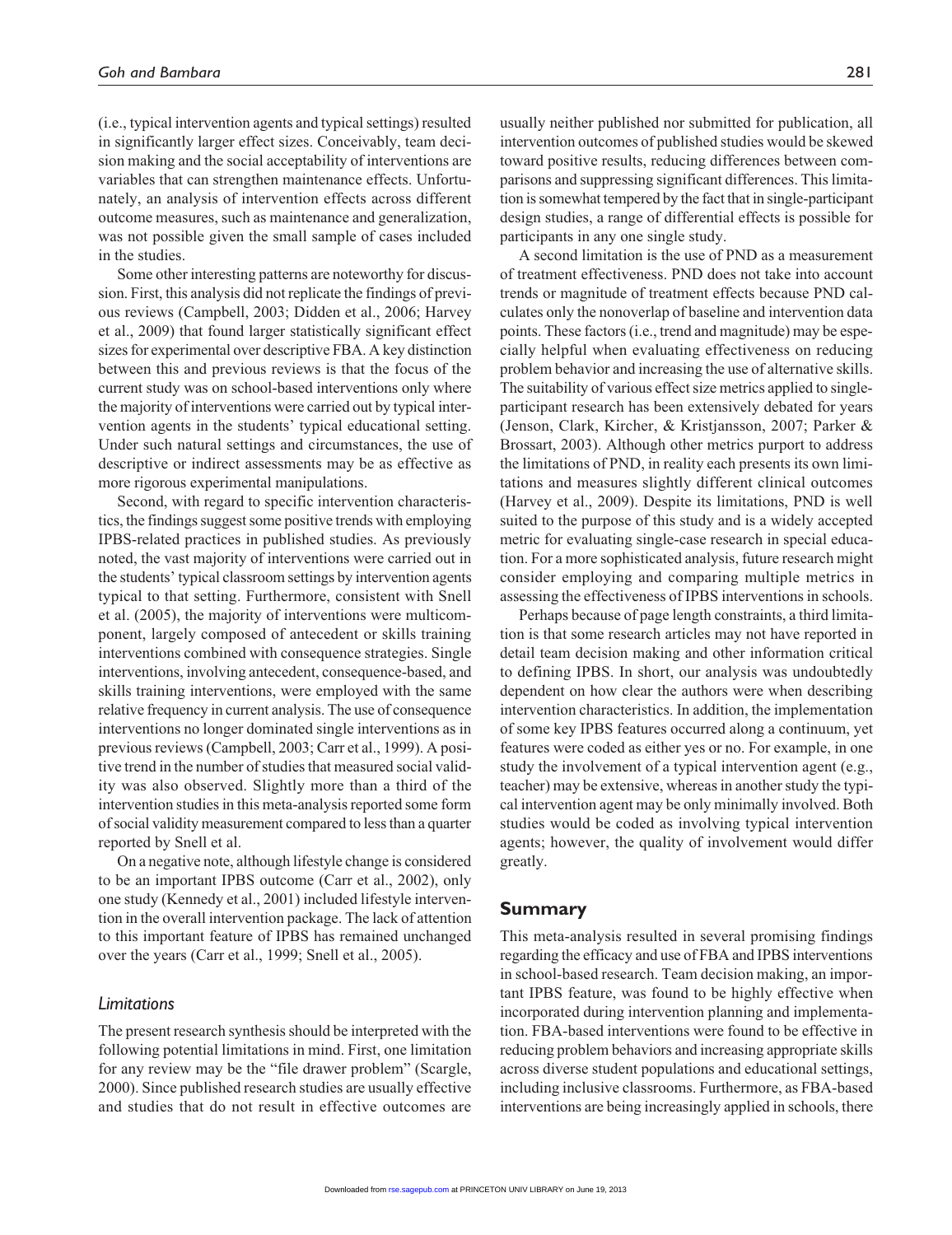appears to be a concomitant increase in the use of interventions employing key features of IPBS. In general, key features of IPBS yielded positive outcomes for students. At the same time, this meta-analysis revealed a number of deficiencies. Documented support for the efficacy of IPBS interventions in the schools is still emerging. To evaluate the effectiveness of IPBS interventions in its entirety, more examples of extended applications are needed overall, particularly across subgroups within the population of students. Furthermore, research is needed to examine outcomes along multiple measures including generalization, long-term maintenance, use of alternative skills, and consumer satisfaction. Finally, research is needed to evaluate IPBS features overall, either as isolated components or in combination with one another.

#### **Declaration of Conflicting Interests**

The author(s) declared no potential conflicts of interests with respect to the authorship and/or publication of this article.

#### **Financial Disclosure/Funding**

The author(s) received no financial support for the research and/or authorship of this article.

#### **References**

- References marked with an asterisk indicate studies included in the meta-analysis.
- Allison, D. B., & Gorman, B. S. (1993). Calculating effect sizes for meta-analysis: The case of the single case. *Behavior Research and Therapy*, *31*, 621–631.
- \*Austin, J. L., & Soeda, J. M. (2008). Fixed-time teacher attention to decrease off-task behaviors of typically developing third graders. *Journal of Applied Behavior Analysis*, *41*, 279–283. doi:10.1901/jaba.2008.41-279
- Bambara, L. M. (2005). Evolution of positive behavior support. In L. M. Bambara & L. Kern (Eds.), *Individualized supports for students with problem behaviors: Designing positive behavior plans* (pp*.* 1–24). New York, NY: Guilford.
- \*Blair, K., Liaupsin, C. J., Umbreit, J., & Kweon, G. (2006). Functionbased intervention to support the inclusive placements of young children in Korea. *Education and Training in Developmental Disabilities*, *41*, 48–57.
- \*Braithwaite, K. L., & Richdale, A. L. (2000). Functional communication training to replace challenging behaviors across two behavioral outcomes. *Behavioral Interventions*, *15*, 21–36. doi:10.1002/(SICI)1099-078X(200001/03)15:1<21::AID-BIN45>3.0.CO;2-#
- \*Brooks, A., Todd, A. W., Tofflemoyer, S., & Horner, R. H. (2003). Use of functional assessment and a self-management system to increase academic engagement and work completion. *Journal of Positive Behavior Interventions*, *5*, 144–152. doi:10. 1177/10983007030050030301
- \*Buckley, S. D., & Newchok, D. K. (2005). Differential impact of response effort within a response chain on use of mands in a

student with autism. *Research in Developmental Disabilities*, *26*, 77–85. doi:10.1016/j.ridd.2004.07.004

- Busk, P. L., & Serlin, R. C. (1992). Meta-analysis for single case research. In T. R. Kratochwill & J. R. Levin (Eds.), *Single-case research design and analysis: New directions for psychology and education* (pp. 187–212). Hillsdale, NJ: Lawrence Erlbaum.
- \*Butler, L. R., & Luiselli, J. K. (2007). Escape-maintained problem behavior in a child with autism: Antecedent functional analysis and intervention evaluation of noncontingent escape and instructional fading. *Journal of Positive Behavior Interventions*, *9*, 195–202. doi:10.1177/10983007070090040201
- Campbell, J. M. (2003). Efficacy of behavioral interventions for reducing problem behavior in persons with autism: A quantitative synthesis of single-subject research. *Research in Developmental Disabilities*, *24*, 120–138. doi:10.1016/ S0891-4222(03)00014-3
- \*Carey, Y. A., & Halle, J. W. (2002). The effect of an idiosyncratic stimulus on self-injurious behavior during task demands. *Education and Treatment of Children*, *25*, 131–141.
- Carr, E. G., Dunlap, G., Horner, R. H., Koegel, R. L., Turnbull, A. P., Sailor, W., . . . Fox, L. (2002). Positive behavior support: Evolution of an applied science. *Journal of Positive Behavior Interventions*, *4*, 4–16. doi:10.1177/109830070200400102
- Carr, E. G., Horner, R. H., Turnbull, A. P., Marquis, J. G., Magito-McLaughlin, D., McAtee, M. L., . . . Braddock, D. (1999). *Positive behavior support for people with developmental disabilities: A research synthesis.* Washington, DC: American Association on Mental Retardation.
- \*Carter, D. R., & Horner, R. H. (2009). Adding function-based behavioral support to first step to success. *Journal of Positive Behavior Interventions*, *11*, 22–34. doi:10.1177/10983007070 090040501
- \*Casey, S. D., & Merical, C. L. (2006). The use of functional communication training without additional treatment procedures in an inclusive school setting. *Behavioral Disorders*, *32*, 46–54.
- \*Christensen, L., Young, K. R., & Marchant, M. (2004). The effects of a peer-mediated positive behavior support program on socially appropriate classroom behavior. *Education and Treatment of Children*, *27*, 199–234.
- \*Christensen, L., Young, K. R., & Marchant, M. (2007). Behavioral intervention planning: Increasing appropriate behavior of a socially withdrawn student. *Education and Treatment of Children*, *30*, 81–103.
- \*Clarke, S., Worcester, J., Dunlap, G., Murray, M., & Bradley-Klug, K. (2002). Using multiple measures to evaluate positive behavior support: A case example. *Journal of Positive Behavior Interventions*, *4*, 131–145. doi:10.1177/10983007020040030201
- \*Conroy, M. A., Asmus, J. M., Sellers, J. A., & Ladwig, C. N. (2005). The use of an antecedent-based intervention to decrease stereotypic behavior in a general education classroom: A case study. *Focus on Autism and Other Developmental Disabilities*, *20*, 223–230. doi:10.1177/10883576050200040401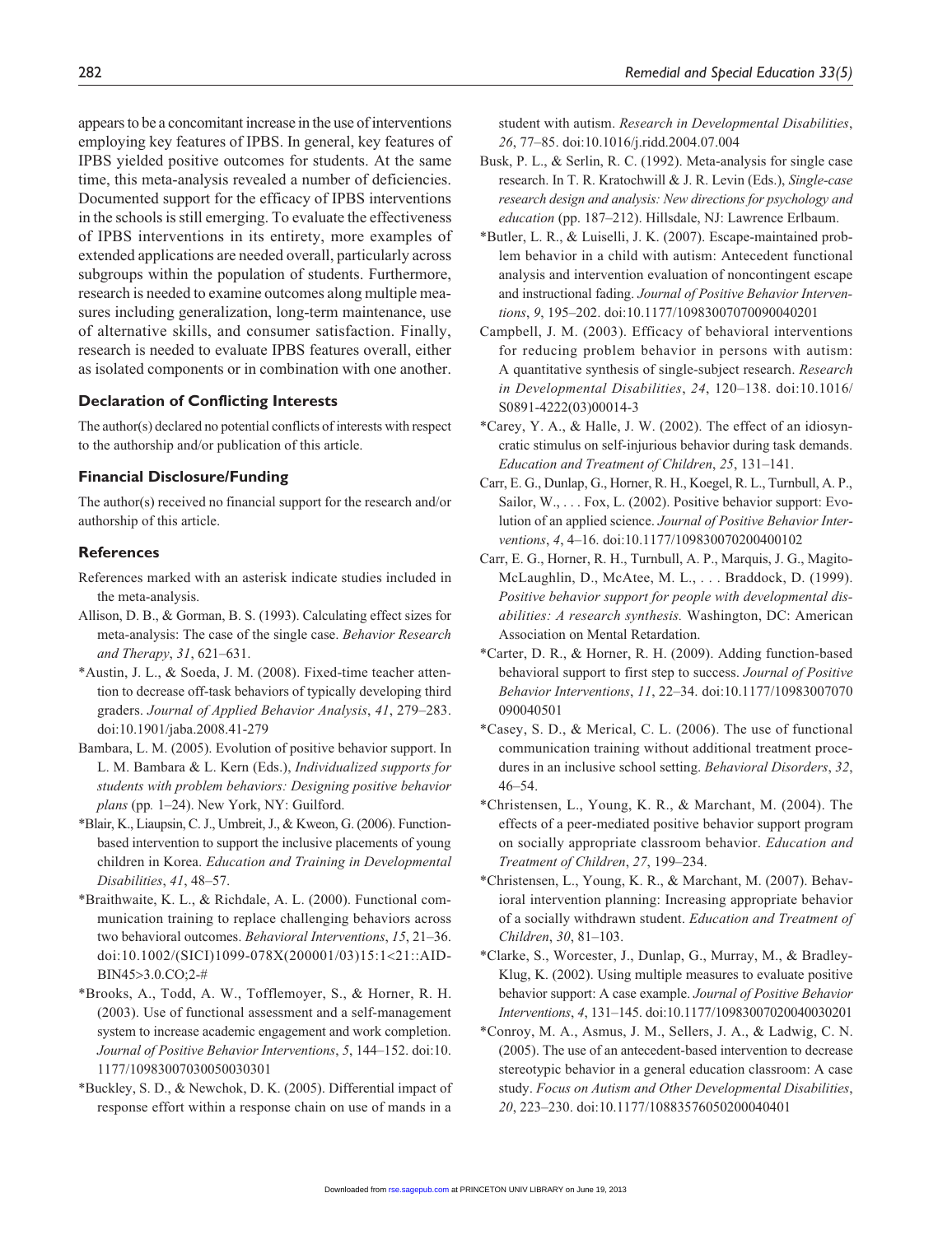- \*Crozier, S., & Tincani, M. J. (2005). Using a modified social story to decrease disruptive behavior of a child with autism. *Focus on Autism and Other Developmental Disabilities*, *20*, 150–157. doi:10.1177/10883576050200030301
- \*Davis, C. A., Reichle, J. E., & Southard, K. L. (2000). Highprobability requests and a preferred item as a distractor: Increasing successful transitions in children with behavior problems. *Education and Treatment of Children*, *23*, 423–440.
- Demaray, M. K., Malecki, C. K., & DeLong, L. K. (2006). Support in the lives of aggressive students, their victims, and their peers. In S. R. Jimerson & M. J. Furlong (Eds.), *Handbook of school violence and school safety: From research to practice* (pp. 21–29). Mahwah, NJ: Lawrence Erlbaum.
- \*Dibley, S., & Lim, L. (1999). Providing choice making opportunities within and between daily school routines. *Journal of Behavioral Education*, *9*, 117–132. doi:10.1023/A:1022888917128
- Didden, R., Korzilius, H., van Oorsouw, W., & Sturmey, P. (2006). Behavioral treatment of challenging behaviors in individuals with mild mental retardation: Meta-analysis of single-subject research. *American Journal of Mental Retardation*, *111*, 290–298. doi:10.1352/0895-8017(2006)111[290:BTOCBI]2.0.CO;2
- \*Dozier, C. L., Vollmer, T. R., Borrero, J. C., Borrero, C. S., Rapp, J. T., Bourret, J., & Gutierrez, A. (2007). Assessment of preference for behavioral treatment versus baseline conditions. *Behavioral Interventions*, *22*, 245–261. doi:10.1002/bin.241
- \*Durand, V. M. (1999). Functional communication training using assistive devices: Recruiting natural communities of reinforcement. *Journal of Applied Behavior Analysis*, *32*, 247–267. doi:10.1901/jaba.1999.32-247
- \*Ellingson, S. A., Miltenberger, R. G., Stricker, J., Galensky, T. L., & Garlinghouse, M. (2000). Functional assessment and intervention for challenging behaviors in the classroom by general classroom teachers. *Journal of Positive Behavior Interventions*, *2*, 85–97. doi:10.1177/109830070000200202
- \*English, C. L., & Anderson, C. M. (2006). Evaluation of the treatment utility of the analog functional analysis and the structured descriptive assessment. *Journal of Positive Behavior Interventions*, *8*, 212–229. doi:10.1177/10983007060080040401
- \*Ervin, R. A., DuPaul, G. J., Kern, L., & Friman, P. C. (1998). Classroom-based functional and adjunctive assessments: Proactive approaches to intervention selection for adolescents with attention deficit hyperactivity disorder. *Journal of Applied Behavior Analysis*, *31*, 65–78. doi:10.1901/jaba.1998.31-65
- \*Feeney, T. J., & Ylvisaker, M. (2008). Context-sensitive cognitive-behavioral supports for young children with TBI: A second replication study. *Journal of Positive Behavior Interventions*, *10*, 115–128. doi:10.1177/1098300707312540
- \*Frea, W. D., & Hughes, C. (1997). Functional analysis and treatment of socio-communicative behavior of adolescents with developmental disabilities. *Journal of Applied Behavior Analysis*, *30*, 701–704. doi:10.1901/jaba.1997.30-701
- \*Friedman, A., & Luiselli, J. K. (2008). Excessive daytime sleep: Behavioral assessment and intervention in a

child with autism. *Behavior Modification*, *32*, 548–555. doi:10.1177/0145445507312187

- \*Grandy, S. E., & Peck, S. M. (1997). The use of functional assessment and self-management with a first grader. *Child & Family Behavior Therapy*, *19*, 29–43. doi:10.1300/J019v19n02\_03
- \*Hall, A. M., Neuharth-Pritchett, S., & Belfiore, P. J. (1997). Reduction of aggressive behaviors with changes in activity: Linking descriptive and experimental analyses. *Education and Training in Mental Retardation and Developmental Disabilities*, *32*, 331–339.
- Harvey, S. T., Boer, D., Meyer, L. H., & Evans, I. M. (2009). Updating a meta-analysis of intervention research with challenging behavior: Treatment validity and standards of practice. *Journal of Intellectual & Developmental Disability*, *34*, 67–80. doi:10.1080/13668250802690922
- \*Hetzroni, O. E., & Roth, T. (2003). Effects of a positive approach to enhance communicative behaviors of children with mental retardation who have challenging behaviors. *Education and Training in Developmental Disabilities*, *38*, 95–105.
- \*Hoch, H., McComas, J. J., Thompson, A. L., & Paone, D. (2002). Concurrent reinforcement schedules: Behavior change and maintenance without extinction. *Journal of Applied Behavior Analysis*, *35*, 155–169. doi:10.1901/jaba.2002.35-155
- \*Hoff, K. E., Ervin, R. A., & Friman, P. C. (2005). Refining functional behavioral assessment: Analyzing the separate and combined effects of hypothesized controlling variables during ongoing classroom routines. *School Psychology Review*, *34*, 45–57.
- Horner, R. H., Carr, E. G., Halle, J., McGee, G., Odom, S., & Wolery, M. (2005). The use of single-subject research to identify evidence-based practice in special education. *Exceptional Children*, *71*, 165–179.
- Horner, R. H., Carr, E. G., Strain, P. S., Todd, A. W., & Reed, H. K. (2002). Problem behavior interventions for young children with autism: A research synthesis. *Journal of Autism and Developmental Disorders*, *32*, 423–446. doi:10.1023/A:1020593922901
- Horner, R. H., Sugai, G., Todd, A. W., & Lewis-Palmer, T. (2005). Schoolwide positive behavior support. In L. M. Bambara & L. Kern (Eds.), *Individualized supports for students with problem behaviors: Designing positive behavior plans* (pp*.* 359–390). New York, NY: Guilford.
- Individuals with Disabilities Education Act, Pub. L. No. 105-17, 111 Stat. 37 (1997).
- Individuals with Disabilities Education Improvement Act, Pub. L. No. 108-446, 118 Stat. 2647 (2004).
- \*Ingram, K., Lewis-Palmer, T., & Sugai, G. (2005). Functionbased intervention planning: Comparing the effectiveness of FBA function-based and non-function-based intervention plans. *Journal of Positive Behavior Interventions*, *7*, 224–236. doi:10. 1177/10983007050070040401
- Jenson, W. R., Clark, E., Kircher, J. C., & Kristjansson, S. D. (2007). Statistical reform: Evidence-based practice, meta-analyses, and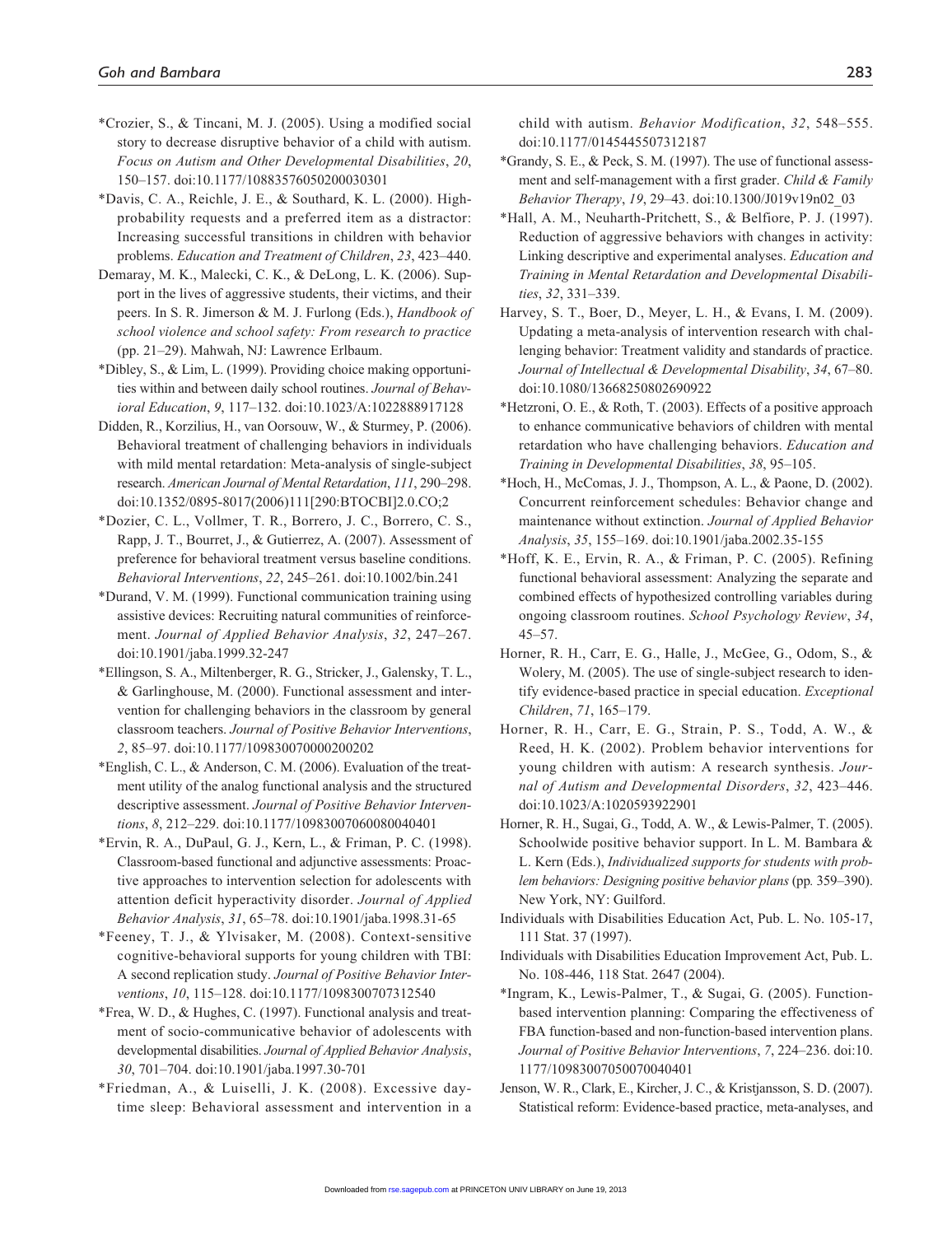single subject designs. *Psychology in the Schools*, *44*, 483–493. doi:10.1002/pits.20240

- \*Kamps, D., Wendland, M., & Culpepper, M. (2006). Active teacher participation in functional behavior assessment for students with emotional and behavioral disorders risks in general education classrooms. *Behavioral Disorders*, *31*, 128–146.
- \*Kelley, M. E., Lerman, D. C., & van Camp, C. M. (2002). The effects of competing reinforcement schedules on the acquisition of functional communication. *Journal of Applied Behavior Analysis*, *35*, 59–63. doi:10.1901/jaba.2002.35-59
- \*Kennedy, C. H., Long, T., Jolivette, K., Cox, J., Tang, J., & Thompson, T. (2001). Facilitating general education participation for students with behavior problems by linking positive behavior supports and person-centered planning. *Journal of Emotional and Behavioral Disorders*, *9*, 161–171. doi:10.1177/106342660100900302
- \*Kennedy, C. H., Meyer, K. A., Knowles, T., & Shukla, S. (2000). Analyzing the multiple functions of stereotypical behavior for students with autism: Implications for assessment and treatment. *Journal of Applied Behavior Analysis*, *33*, 559–571. doi:10.1901/jaba.2000.33-559
- \*Kern, L., Gallagher, P., Starosta, K., Hickman, W., & George, M. (2006). Longitudinal outcomes of functional behavioral assessment-based intervention. *Journal of Positive Behavior Interventions*, *8*, 67–78. doi:10.1177/10983007060080020501
- \*Kern, L., Starosta, K., & Adelman, B. E. (2006). Reducing pica by teaching children to exchange inedible items for edibles. *Behavior Modification*, *30*, 135–158. doi:10.1177/0145445505283414
- \*Kern, L., Starosta, K. M., Cook, C. R., Bambara, L. M., & Gresham, F. R. (2007). Functional assessment-based intervention for selective mutism. *Behavioral Disorders*, *32*, 94–108.
- Lane, K. L., Karlberg, J. R., & Shepcaro, J. C. (2009). An examination of the evidence base for function-based interventions for students with emotional and/or behavioral disorders attending middle and high schools. *Exceptional Children*, *75*, 321–340.
- \*Lane, K. L., Rogers, L. A., Parks, R. J., Weisenbach, J. L., Mau, A. C., Merwin, M. T., & Bergman, W. A. (2007). Functionbased interventions for students who are nonresponsive to primary and secondary prevention efforts: Illustrations at the elementary and middle school levels. *Journal of Emotional and Behavioral Disorders*, *15*, 169–183. doi:10.1177/1063426607 0150030401
- \*Lane, K. L., Smither, R., Huseman, R., Guffey, J., & Fox, J. (2007). A function-based intervention to decrease disruptive behavior and increase academic engagement. *Journal of Early and Intensive Behavior Intervention*, *3*, 348–364.
- \*Lane, K. L., Weisenbach, J. L., Little, M. A., Philips, A., & Wehby, J. (2006). Illustrations of function-based interventions implemented by general education teachers: Building capacity at the school site. *Education and Treatment of Children*, *29*, 549–571.
- \*Lane, K. L., Weisenbach, J. L., Phillips, A., & Wehby, J. H. (2007). Designing, implementing, and evaluating function-based

interventions using a systematic, feasible approach. *Behavioral Disorders*, *32*, 122–139.

- \*Langdon, N. A., Carr, E. G., & Owen-DeSchryver, J. S. (2008). Functional analysis of precursors for serious problem behavior and related intervention. *Behavior Modification*, *32*, 804–827. doi:10.1177/0145445508317943
- \*Lee, Y., Sugai, G., & Horner, R. H. (1999). Using an instructional intervention to reduce problem and off-task behaviors. *Journal of Positive Behavior Interventions*, *4*, 195–204. doi:10.1177/109830079900100402
- \*Liaupsin, C. J., Umbreit, J., Ferro, J. B., Urso, A., & Upreti, G. (2006). Improving academic engagement through systematic, function-based intervention. *Education and Treatment of Children*, *29*, 573–591.
- \*Lo, Y., & Cartledge, G. (2006). FBA and BIP: Increasing the behavior adjustment of African American boys in schools. *Behavioral Disorders*, *31*, 147–161.
- \*Lohrmann-O'Rourke, S., & Yurman, B. (2001). Naturalistic assessment of and intervention for mouthing behaviors influenced by establishing operations. *Journal of Positive Behavior Interventions*, *3*, 19–27. doi:10.1177/109830070100300104
- \*Luiselli, J. K., & Friedman, A. (2008). Excessive daytime sleep: Behavioral assessment and intervention in a child with autism. *Behavior Modification*, *32*, 548–555. doi:10.1177/0145445507312187
- \*Mace, A. B., Shapiro, E. S., & Mace, F. C. (1998). Effects of warning stimuli for reinforcer withdrawal and task onset on self-injury. *Journal of Applied Behavior Analysis*, *31*, 679–682. doi:10.1901/jaba.1998.31-679
- \*March, R. E., & Horner, R. H. (2002). Feasibility and contributions of functional behavioral assessment in schools. *Journal of Emotional and Behavioral Disorders*, *10*, 158–170. doi:10.1 177/10634266020100030401
- Marquis, J. G., Horner, R. H., Carr, E. G., Turnbull, A. P., Thompson, M., Magito-McLaughlin, D., . . . Doolabh, A. (2000). A meta-analysis of positive behavior support. In R. Gersten, E. P. Schiller, & S. Vaughn (Eds.), *Contemporary special education research: Syntheses of the knowledge base on critical instructional issues* (pp. 137–178). Mahwah, NJ: Lawrence Erlbaum.
- \*McComas, J. J., Goddard, C., & Hoch, H. (2002). The effects of preferred activities during academic work breaks on task engagement and negatively reinforced destructive behavior. *Education and Treatment of Children*, *25*, 103–112.
- \*Moore, D. W., Anderson, A., & Kumar, K. (2005). Instructional adaptation in the management of escape-maintained behavior in a classroom. *Journal of Positive Behavior Interventions*, *7*, 216–223. doi:10.1177/10983007050070040301
- Morrison, G. M., Redding, M., Fisher, E., & Peterson, R. (2006). Assessing school discipline. In S. R. Jimerson & M. J. Furlong (Eds.), *Handbook of school violence and school safety: From research to practice* (pp. 211–220). Mahwah, NJ: Lawrence Erlbaum.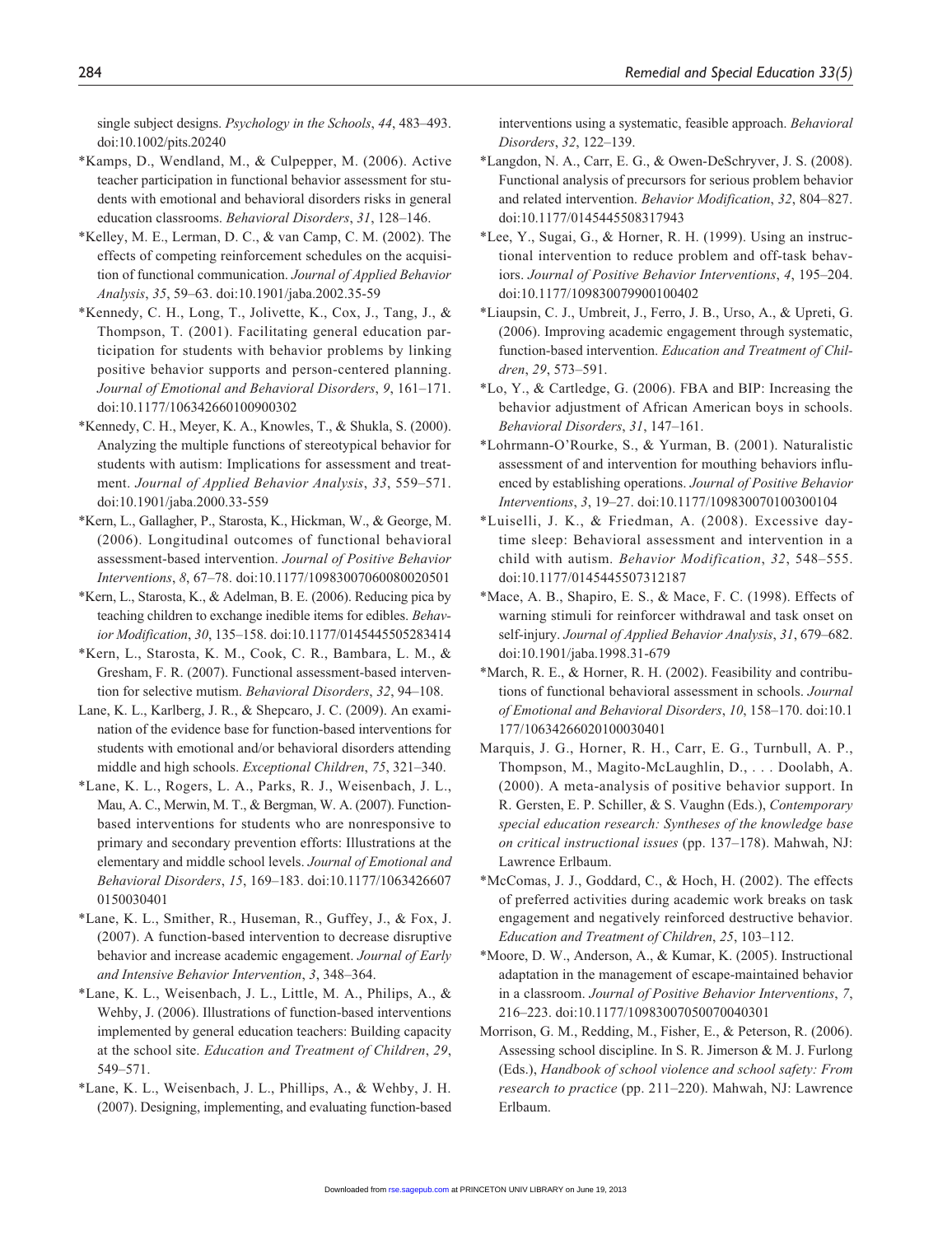- \*Mueller, M. M., Edwards, R. P., & Trahant, D. (2003). Translating multiple assessment techniques into an intervention selection model for classrooms. *Journal of Applied Behavior Analysis*, *36*, 563–573. doi:10.1901/jaba.2003.36-563
- \*Mueller, M. M., Sterling-Turner, H. E., & Scattone, D. (2001). Functional assessment of hand flapping in a general education classroom. *Journal of Applied Behavior Analysis*, *34*, 233–236. doi:10.1901/jaba.2001.34-233
- \*Najdowski, A. C., Wallace, M. D., Ellsworth, C. L., MacAleese, A. N., & Cleveland, J. (2008). Functional analyses and treatment of precursor behavior. *Journal of Applied Behavior Analysis*, *41*, 97–105. doi:10.1901/jaba.2008.41-97
- \*Newcomer, L. L., & Lewis, T. J. (2004). Functional behavioral assessment: An investigation of assessment reliability and effectiveness of function-based interventions. *Journal of Emotional and Behavioral Disorders*, *12*, 168–181. doi:10.11 77/10634266040120030401
- Odom, S. L., Brantlinger, E., Gersten, R., Horner, R. H., Thompson, B., & Harris, K. R. (2005). Research in special education: Scientific methods and evidence-based practices. *Exceptional Children*, *71*, 137–148.
- \*O'Reilly, M., Sigafoos, J., Lancioni, G., Edrisinha, C., & Andrews, A. (2005). An examination of the effects of a classroom activity schedule on levels of self-injury and engagement for a child with severe autism. *Journal of Autism and Developmental Disorders*, *35*, 305–311. doi:10.1007/ s10803-005-3294-1
- \*O'Reilly, M. F., Tiernan, R., & Lancioni, G. (2002). Use of selfmonitoring and delayed feedback to increase on-task behavior in a post-institutionalized child within regular classroom settings. *Education and Treatment of Children*, *25*, 91–102.
- \*Packenham, M., Shute, R., & Reid, R. (2004). A truncated functional behavioral assessment procedure for children with disruptive classroom behaviors. *Education and Treatment of Children*, *27*, 9–25.
- Parker, R. I., & Brossart, D. (2003). Evaluating single-case research data: A comparison of seven statistical methods. *Behavior Therapy*, *34*, 189–211. doi:10.1016/S0005-7894(03)80013-8
- \*Patel, M. R., Carr, J. E., Kim, C., Robles, A., & Eastridge, D. (2000). Functional analysis of aberrant behavior maintained by automatic reinforcement: assessment of specific sensory reinforcers. *Research in Developmental Disabilities*, *21*, 393–407. doi:10.1016/S0891-4222(00)00051-2
- \*Payne, L. D., Scott, T. M., & Conroy, M. (2007). A school-based examination of the efficacy of function-based intervention. *Behavioral Disorders*, *32*, 158–174.
- \*Penno, D. A., Frank, A. R., & Wacker, D. P. (2000). Instructional accommodations for adolescent students with severe emotional or behavioral disorders. *Behavioral Disorders*, *25*, 325–343.
- \*Radford, P. M., & Ervin, R. A. (2002). Employing descriptive functional assessment methods to assess low-rate, high-intensity behaviors: A case example. *Journal of Positive Behavior Interventions*, *4*, 146–156. doi:10.1177/10983007020040030301
- \*Richman, D. M., Berg, W. K., Wacker, D. P., Stephens, T., Rankin, B., & Kilroy, J. (1997). Using pretreatment and posttreatment assessments to enhance and evaluate existing treatment packages. *Journal of Applied Behavior Analysis*, *30*, 709–712. doi:10.1901/jaba.1997.30-709
- \*Ringdahl, J. E., Vollmer, T. R., Marcus, B. A., & Roane, H. S. (1997). An analogue evaluation of environmental enrichment: The role of stimulus preference. *Journal of Applied Behavior Analysis*, *30*, 203–216. doi:10.1901/jaba.1997.30-203
- \*Romaniuk, C., Miltenberger, R., Conyers, C., Jenner, N., Jurgens, M., & Ringenberg, C. (2002). The influence of activity choice on the problem behaviors maintained by escape versus attention. *Journal of Applied Behavior Analysis*, *35*, 349–362. doi:10.1901/jaba.2002.35-349
- \*Ross, D. E. (2002). Replacing faulty conversational exchanges for children with autism by establishing a functionally equivalent alternative response. *Education and Training in Mental Retardation and Developmental Disabilities*, *37*, 343–362.
- Safran, S. P., & Oswald, K. (2003). Positive behavior supports: Can schools reshape disciplinary practices? *Exceptional Children*, *69*, 361–373.
- Scargle, J. D. (2000). Publication bias: The "file-drawer" problem in scientific interference. *Journal of Scientific Exploration*, *14*, 91–106.
- Scotti, J. R., Evans, I. M., Meyer, L. H., & Walker, P. (1991). A meta-analysis of intervention research with problem behavior: Treatment validity and standards of practice. *American Journal of Mental Retardation*, *96*, 233–256.
- Scruggs, T. E., & Mastropieri, M. A. (1998). Summarizing singlesubject research: Issues and applications. *Behavior Modification*, *22*, 221–242. doi:10.1177/01454455980223001
- Scruggs, T. E., & Mastropieri, M. A. (2001). How to summarize single-participant research: Ideas and applications. *Exceptionality*, *9*, 227–244.
- Scruggs, T. E., Mastropieri, M. A., & Casto, G. (1987). The quantitative synthesis of single-subject research: Methodology and validation. *Remedial and Special Education*, *8*, 24–33. doi:10.1177/074193258700800206
- Scruggs, T. E., Mastropieri, M. A., Cook, S. B., & Escobar, C. (1986). Early intervention for children with conduct disorder: A quantitative synthesis of single-subject research. *Behavioral Disorders*, *11*, 260–271.
- \*Smith, B. W., & Sugai, G. (2000). A self-management functional assessment-based behavior support plan for a middle school student with EBD. *Journal of Positive Behavior Interventions*, *2*, 208–217. doi:10.1177/109830070000200405
- Snell, M. E., Voorhees, M. D., & Chen, L. (2005). Team involvement in assessment-based interventions with problem behavior: 1997–2002. *Journal of Positive Behavior Interventions*, *7*, 140–152. doi:10.1177/10983007050070030301
- \*Sprague, J. R., Holland, K., & Thomas, K. (1997). The effect of noncontingent sensory reinforcement, contingent sensory reinforcement, and response interruption on stereotypical and